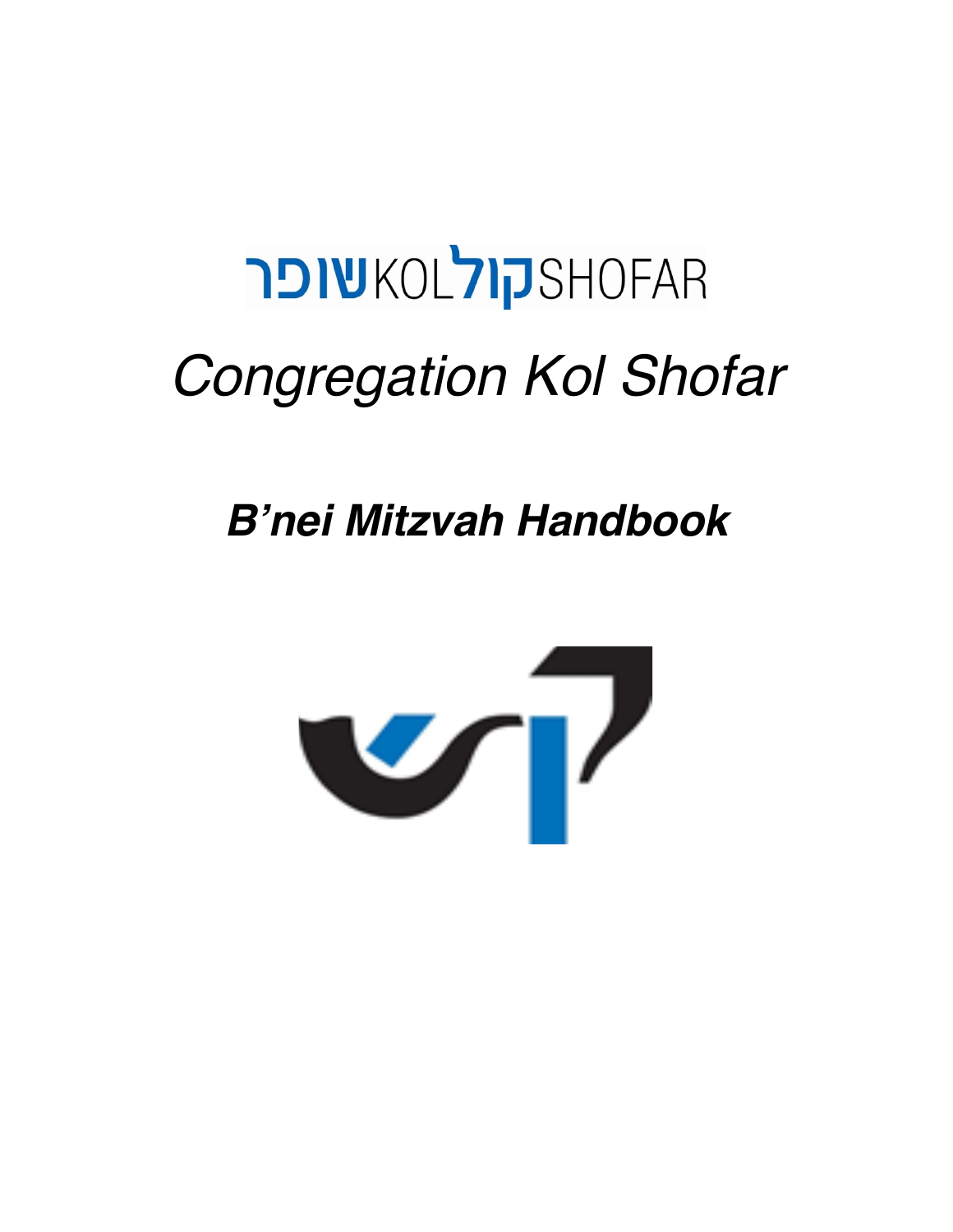Dear Parents, children and families,

Mazal tov on your upcoming celebration! With the Bar or Bat Mitzvah on the horizon, you are entering into an incredibly exciting period of Jewish education. All of us at Kol Shofar wish to help make the process and ceremony a meaningful and memorable experience for you, your family, and the whole congregation.

Traditionally, thirteen is the age of responsibility and adulthood in Judaism. Therefore, this is the earliest age of which one call be called to the Torah to recite blessings on behalf of the entire community. The Bar or Bat Mitzvah marks this occasion of growth, not only for the child, but also for the family, the Kol Shofar community, and whole Jewish people. The ceremony happens on the Saturday morning service, after the child's Hebrew birthday.

At Kol Shofar, we seek to create an environment wherein everyone in the family is a part of the process, comfortably involved in the learning and understanding of this spiritual time of transition. Accordingly, we have created a series of learning opportunities for family members from the  $5<sup>th</sup>$  grade through the  $7<sup>th</sup>$  grades, which are designed to broaden and deepen our connection to our tradition and community. Of course, we encourage your family to attend Shabbat services, which provides everyone with a sense of comfort and familiarity with the service prior to day of the celebration itself.

Finally, services at Kol Shofar are for all. We want our B'nei Mitzvah to not only feel that they are an important part of the community, as well as the whole Jewish people. As such, on a given Shabbat, it is not unusual for the occasion of *aufrufs* (recognizing a soon to be bride and groom), baby-namings, anniversaries, birthdays, *yahrtzeits*, or blessings for those going to and/or returning from Israel.

Please review the information in this handbook and discuss it together as a family. Your awareness of these guidelines and your help in adhering to them will ensure that we all gain as much from this powerful moment in the family lifecycle! We look forward to seeing you at synagogue to learn with you and share in this wonderful moment in your family's life.

Bivrakhot Shalom,

Rach &M

Rabbi Susan Leider Rabbi Paul Steinberg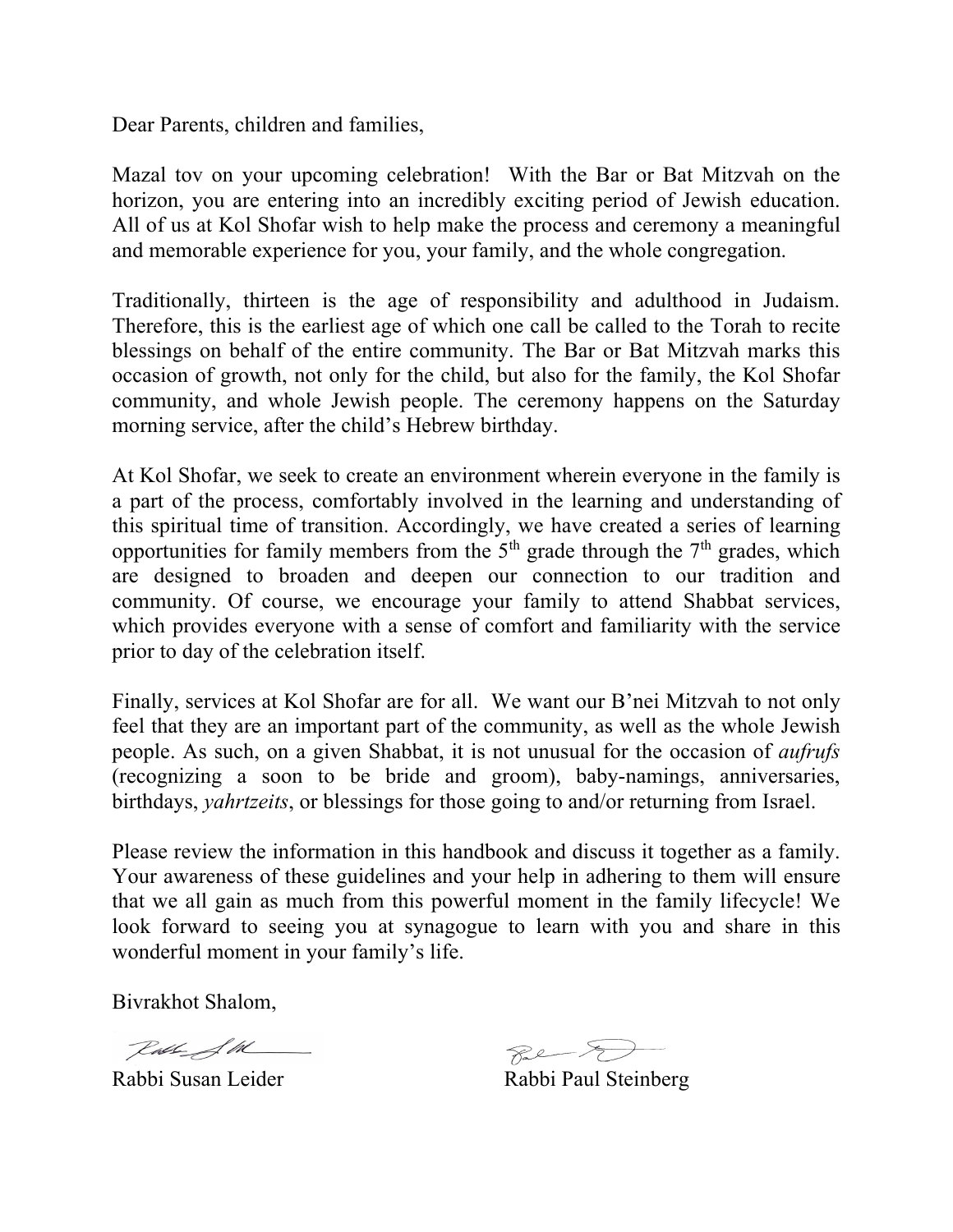### **TABLE OF CONTENTS**

|                                                                                                                                                                                                                                                                | <u>pgs.</u>         |  |
|----------------------------------------------------------------------------------------------------------------------------------------------------------------------------------------------------------------------------------------------------------------|---------------------|--|
| CKS B'nai Mitzvah Program: Educational Philosophy                                                                                                                                                                                                              | $4 - 5$             |  |
| In the Time of COVID-19: Addendum /<br>Outdoor B'nei Mitzvah Mandatory Health and Safety Protocols                                                                                                                                                             | 6<br>$\overline{7}$ |  |
| Timeline of Preparation and Educational Programs<br>Fifth Grade<br><b>Sixth Grade</b><br>Seventh Grade                                                                                                                                                         | $8-9$               |  |
| B'nei Mitzvah Tutors<br>Fees<br>Approved List of B'nei Mitzvah Tutors                                                                                                                                                                                          | 10                  |  |
| <b>Standards</b><br>Jewish Education<br>Shabbat Attendance<br>Synagogue Skills & Prayers<br>Optional Synagogue Skills<br>Tikkun Olam Project<br>B'nei Mitzvah Recordings                                                                                       | 11                  |  |
| Bar / Bat Mitzvah Service Outline: Sample                                                                                                                                                                                                                      | $12 - 13$           |  |
| Shabbat Services and the Honors List                                                                                                                                                                                                                           | 14                  |  |
| Decorum and Attire                                                                                                                                                                                                                                             | 15                  |  |
| Parts of the Service                                                                                                                                                                                                                                           | 15                  |  |
| The D'rash                                                                                                                                                                                                                                                     | $16-17$             |  |
| D'rash and B'nei Mitzvah Resources<br><b>Books</b><br><b>Websites and Podcasts</b><br>Miscellaneous B'nei Mitzvah Resources<br>What to expect attending a Bar or Bat Mitzvah<br>History of the Bar or Bat Mitzvah<br>What to give as a Bar or Bat Mitzvah gift | 18                  |  |
| B'nei Mitzvah Dues and Fees                                                                                                                                                                                                                                    | 19                  |  |
| Kiddush Lunch Information                                                                                                                                                                                                                                      | 19                  |  |
| Kiddush Lunch Options                                                                                                                                                                                                                                          | 20                  |  |
| Celebrating and Community                                                                                                                                                                                                                                      | 21                  |  |
| Bar / Bat Mitzvah Glossary of Terms                                                                                                                                                                                                                            |                     |  |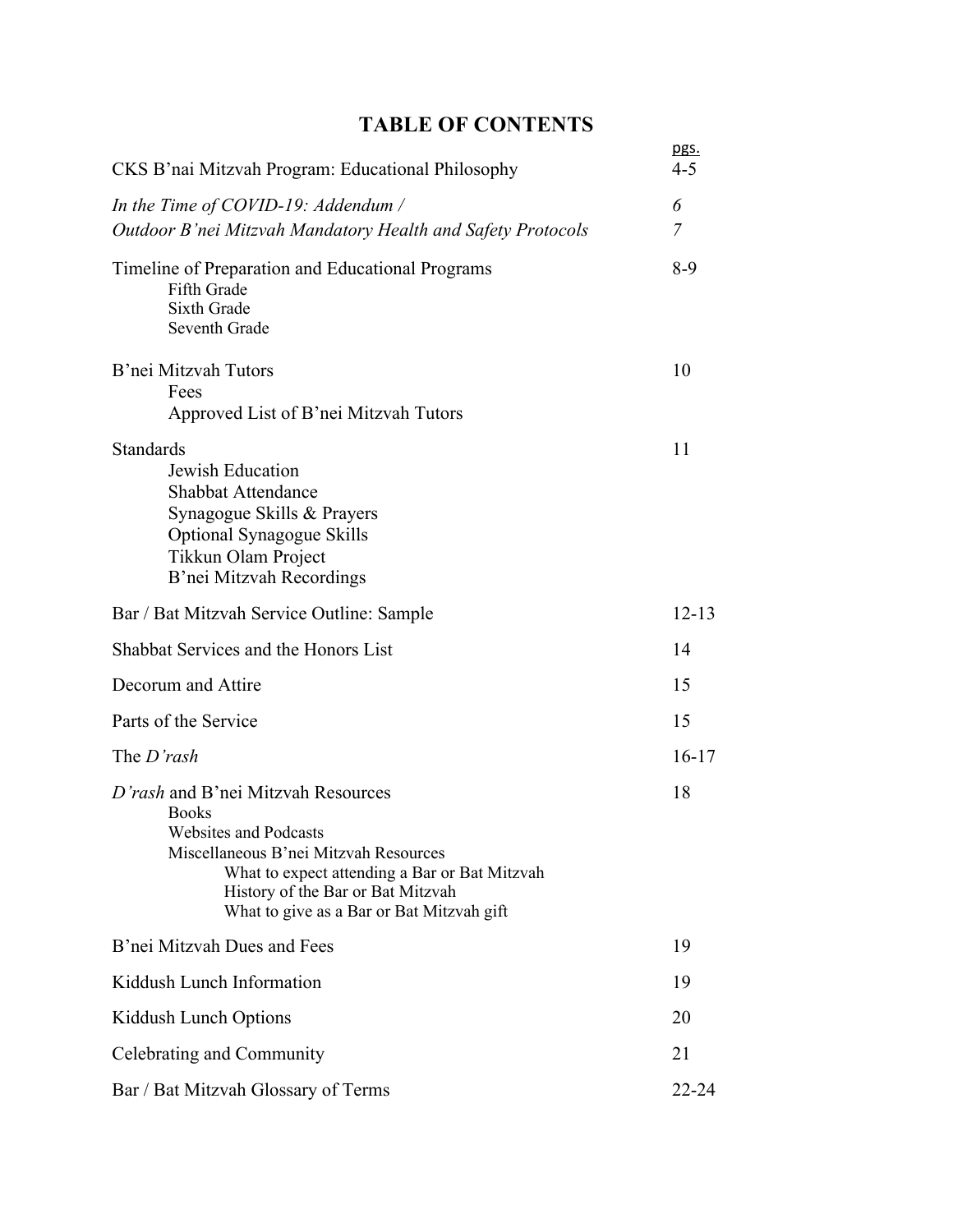### **CKS B'nai Mitzvah Program: Educational Philosophy**

#### **1. The Power of the Bar and Bat Mitzvah**

Becoming a Bar or Bat Mitzvah (literally, "one of the commandments") is a complex and powerful event. It is not simply a religious ritual or a big birthday party. Nor is it just another developmental milestone along a child's path to adulthood. A Bar or Bat Mitzvah is a major transitional event in the life of an entire family, including the child, parents, grandparents, siblings, as well as extended family.

Such an incredible moment affects the family in two ways. The first is that it is a time of great joy, as well as a time that can be challenging. As the spotlight turns to the child's stage of transition (into adolescence), it also points to other members of the family: relationships between couples, growing older, and relationships among all family members. This, along with the stresses of preparation, makes it for a very exciting yet also potentially tumultuous time for a family.

The Bar or Bat Mitzvah also offers opportunities for each of us to heal and grow from challenging times. It can help to bring relief to the anxieties and difficulties that a family may experience. The preparation, the increased attention on Jewish identification and learning, and the event itself can each help to liberate and bring meaning to what is difficult and important to a family. Indeed, the Bar or Bat Mitzvah reflects the deep wisdom of Judaism as a spiritual tradition.

### **2. Child and Family Preparation**

Congregation Kol Shofar strives to enrich the Bar or Bat Mitzvah experience through student tutoring and skill development and family education. On one hand, we want to ensure that every child is properly tutored and trained for the event itself. Students have a lot of material and skills to master in a relatively short period of time. We have a system of skills tutoring that will guarantee that each student will be ready and confident. On the other hand, we look to address the Bar or Bat Mitzvah as a family event, with preparatory experiences that includes parents and children, as well as parents alone. This involves spending time together as a family or sometimes as parents alone, to reflect upon and study the emotional and spiritual aspects of this lifecycle transition.

### **3. Family Education**

Because the Bar or Bat Mitzvah is such a momentous occasion, informed by the wisdom and spirit of the Jewish tradition, this is precisely the time for students and parents to focus on their Jewish identity. Now is the time to tap into the grandeur of Jewish ritual, the sensitivity of the Jewish notion of family dynamics, and the genius of Jewish morality. Moreover, it is a time to reconnect with the Kol Shofar community and its clergy. Therefore, we ask that each family participate in one family education program during each of your child's  $5<sup>th</sup>$ , 6<sup>th</sup> and 7<sup>th</sup> grade years. They are: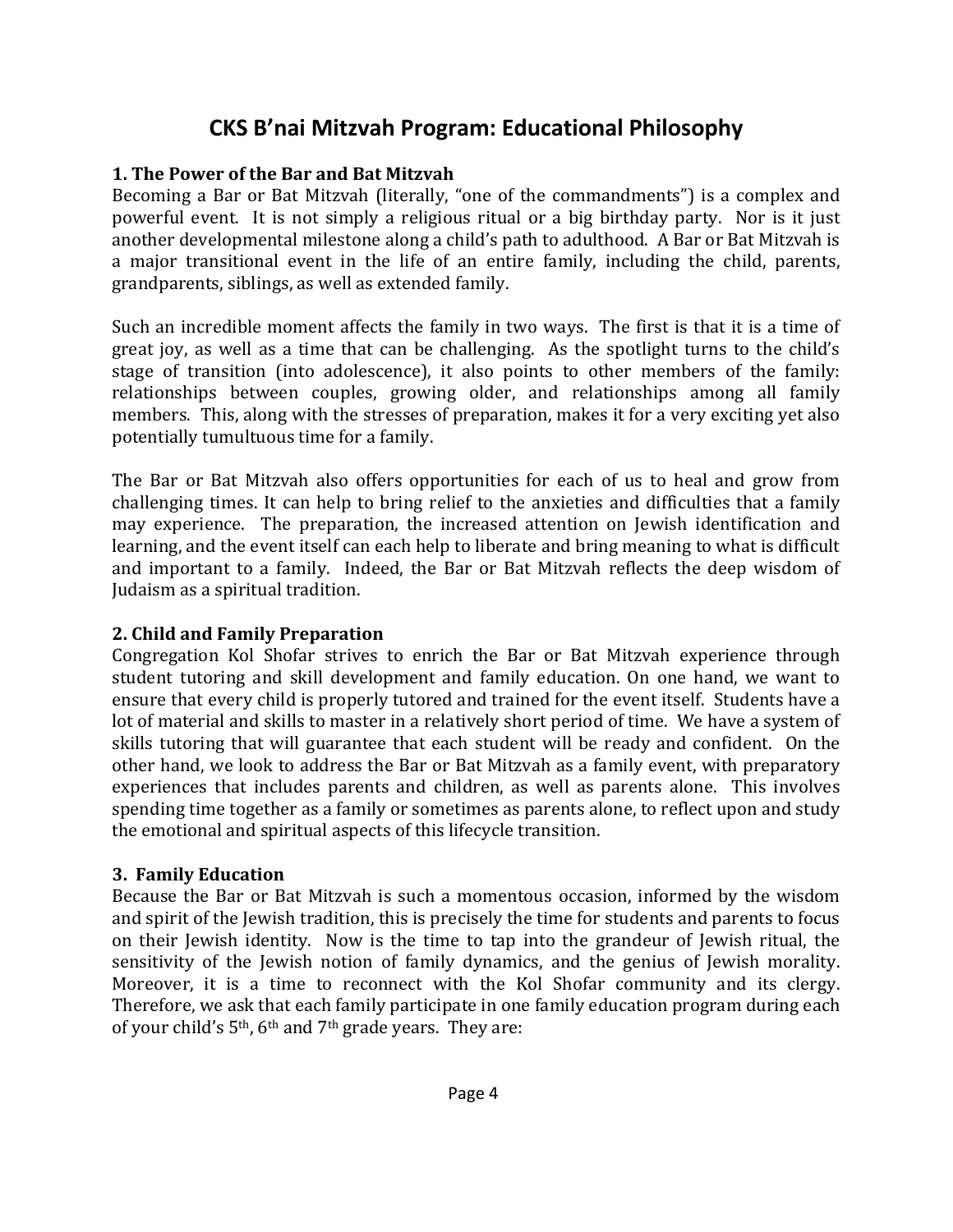- 5<sup>th</sup> grade: **Journey into Torah (Spring).** Once the Bar or Bat Mitzvah date has been selected in the  $5<sup>th</sup>$  grade year, we are ready to study your Torah portion. This program familiarizes families to Torah study and the Torah portion that will both inform and begin to personalize the Bar or Bat Mitzvah experience.
- 6<sup>th</sup> grade: B'nei Mitzvah Family Retreat (Spring). During the 6<sup>th</sup> grade year, children and their families acknowledge that it is time to "get serious" about preparing for the Bar or Bat Mitzvah. Knowing how to prioritize the preparation, what conversations need to take place, and how express what is happening in the family, however, can be a little tricky. The  $6<sup>th</sup>$  grade family retreat weekend at Walker Creek Ranch is a unique opportunity to dive into every question together with Kol Shofar clergy, teachers, and other families in the same cohort. Undoubtedly, this experience helps everyone navigate through the details and meaning of the process, including everything from the *D'rash* to the party.
- 7<sup>th</sup> Grade: Tikkun Olam Workshop (Fall semester). This workshop, now very close to the Bar or Bat Mitzvah, focuses on what happens afterwards. In other words, the Bar or Bat Mitzvah asks: what does it mean to take responsibility as a Bar or Bat Mitzvah both spiritually (through Jewish symbols such as Tallit and Tefillin) and as a moral citizen? How does one assess where to place one's energy, time, and money when responding to the world's needs?

### **Parent Learning**

In addition to family educational programs, parents are asked to attend three 90-minute sessions in either over the course of the  $6<sup>th</sup>$  grade year.

The three sessions are as follows:

- 1) "Everything You Need to Know about Judaism to be a BM Parent" w/Kol Shofar Rabbis
- 2) "Adolescence through the Lenses of Psychology and Judaism"
- 3) "Where Do I Stand? The Choreography of the BM Ceremony" w/Kol Shofar Rabbis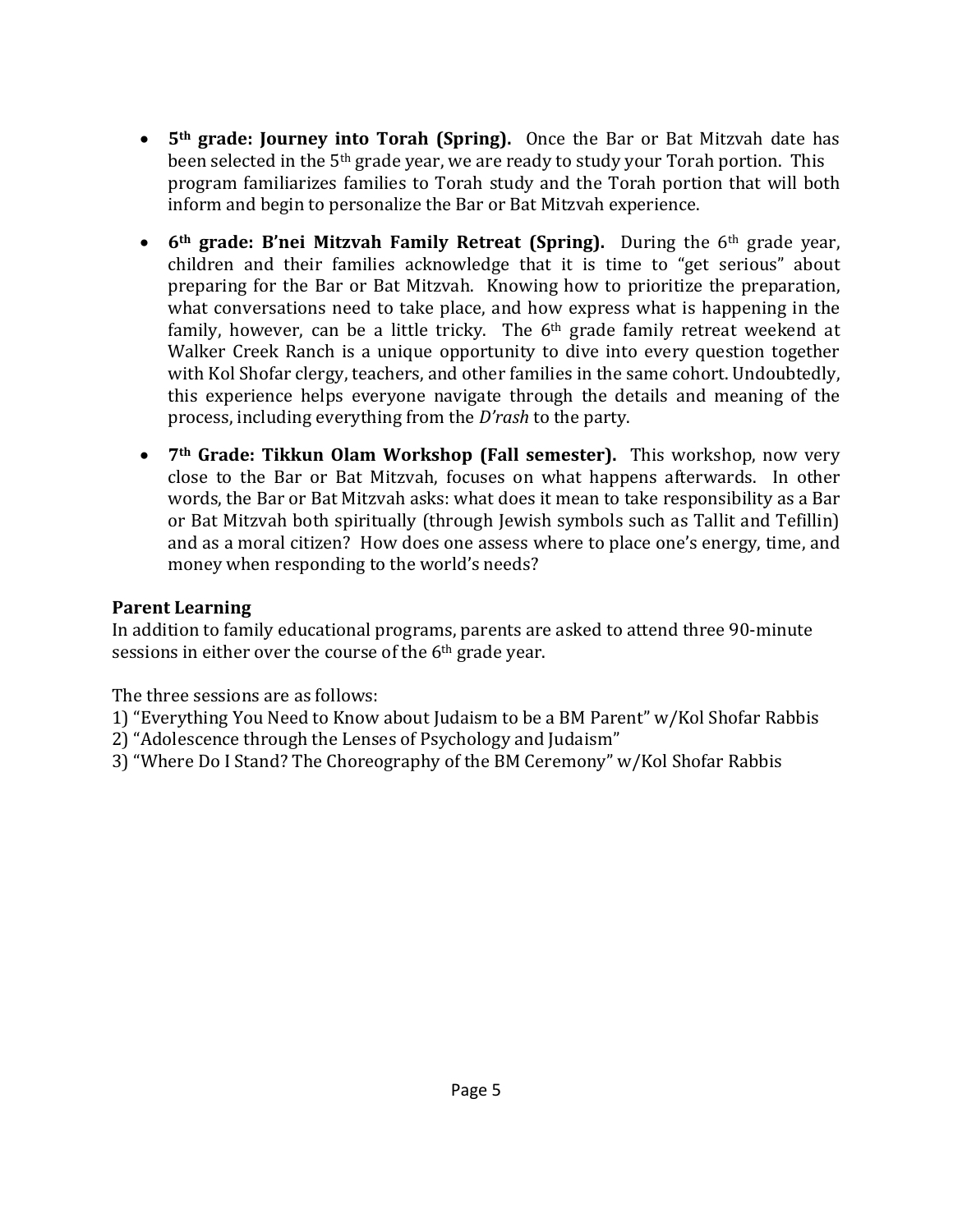### **In the Time of COVID-19: Addendum**

When the COVID-19 shelter in place began, most of our B'nei Mitzvah families chose to postpone to another date in hopes that things would revert to normal in the fall. Unfortunately, that does not appear to be what's happening. In light of that reality and the spirit of offering what is both timely and timeless, we are offering a few options for how we may conduct B'nei Mitzvah in the coming months.

One of our timeless guiding principles is to be as inclusive of our whole community as possible. Although the Bar or Bat Mitzvah may be about a particular child and a particular family, it's also about their place in the entire Jewish community and all of Jewish history, thereby making it a whole communal celebration.

In that vein, just as we ask each Kol Shofar B'nei Mitzvah family to invite their entire Beit Binah class to the in-person service, we similarly ask that you invite your class to the service over Zoom.

#### **Fall B'nei Mitzvah Options:**

**Option** #1: *A* Zoom B'nei Mitzvah. This is a typical Shabbat morning Zoom service with the Bar or Bat Mitzvah participating and doing their parts from their own locale.

**Option #2:** *Postpone the B'nei Mitzvah.* Choose a new date when current COVID-19 restrictions may be lifted. The Bar or Bat Mitzvah will chant the same Torah portion and prayers of the Shabbat that they were originally assigned (i.e., no need to learn anything new).

**Option #3:** *A Saturday morning Outdoor B'nei Mitzvah.* Conduct the Bar or Bat Mitzvah ceremony with a small group of socially distanced guests in front plaza of the Kol Shofar building. A Kol Shofar Rabbi will officiate in person. A Zoom component will be included in this option so that the congregation, family, and friends can participate from afar.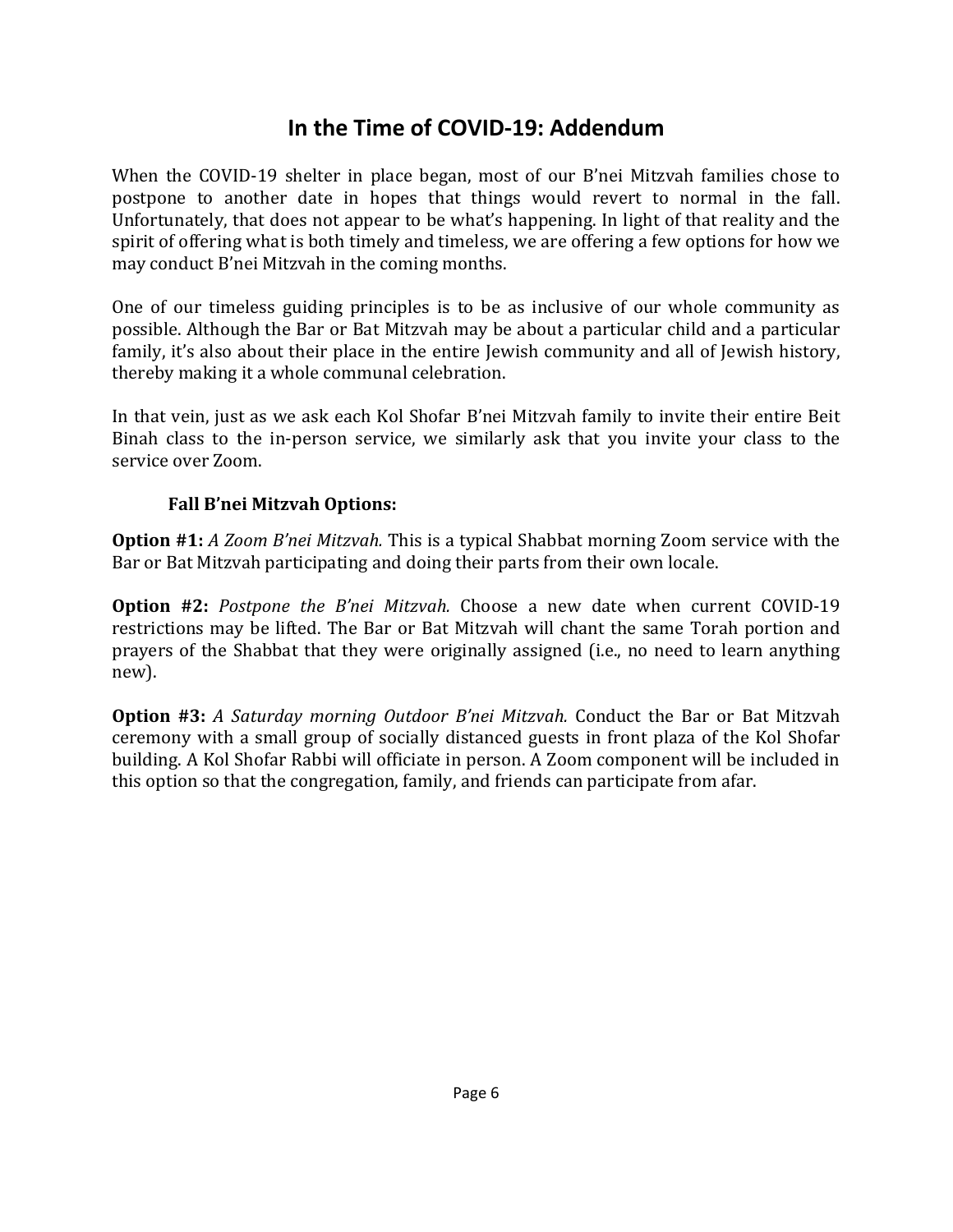### **Outdoor B'nei Mitzvah Mandatory Health and Safety Protocols**

### **Prior to Date:**

- 10 days prior to date:
	- o The family submits number of requested prayer books and *chumashim* to Sara Glass at sglass@kolshofar.org.
	- $\circ$  10 days prior to date, plans and strategies for Zoom-in option for additional family and friends (e.g., microphones, Zoom videographer, screens, sound), as well as any other set-up details are completed and submitted to Sara.
	- o Family schedules time of return of prayer books, *chumashim*, and Torah on the Tuesday following the B'nei Mitzvah, and coordinated with Sarah Glass.
- Thursday before date, family will submit to Dawn final list of in-person guests with names and contact information for all.

### **During B'nei Mitzvah Day:**

- Masks are required for all in-person guests.
- Seating arrangements should be according to county guidelines for social distancing  $(i.e., 6 feet apart).$
- The Torah Reading
	- $\circ$  Only the officiating rabbi will touch the Torah, as well as one designee to assist lifting and redressing the Torah.
	- $\circ$  No touching the Torah to kiss it with Tallit fringes. No touching the readers pointer (the *yad*) against the Torah.
	- o Torah readers and *aliyot* honorees must wear a mask while reading and/or reciting blessings in front of the Torah in order to diminish spray.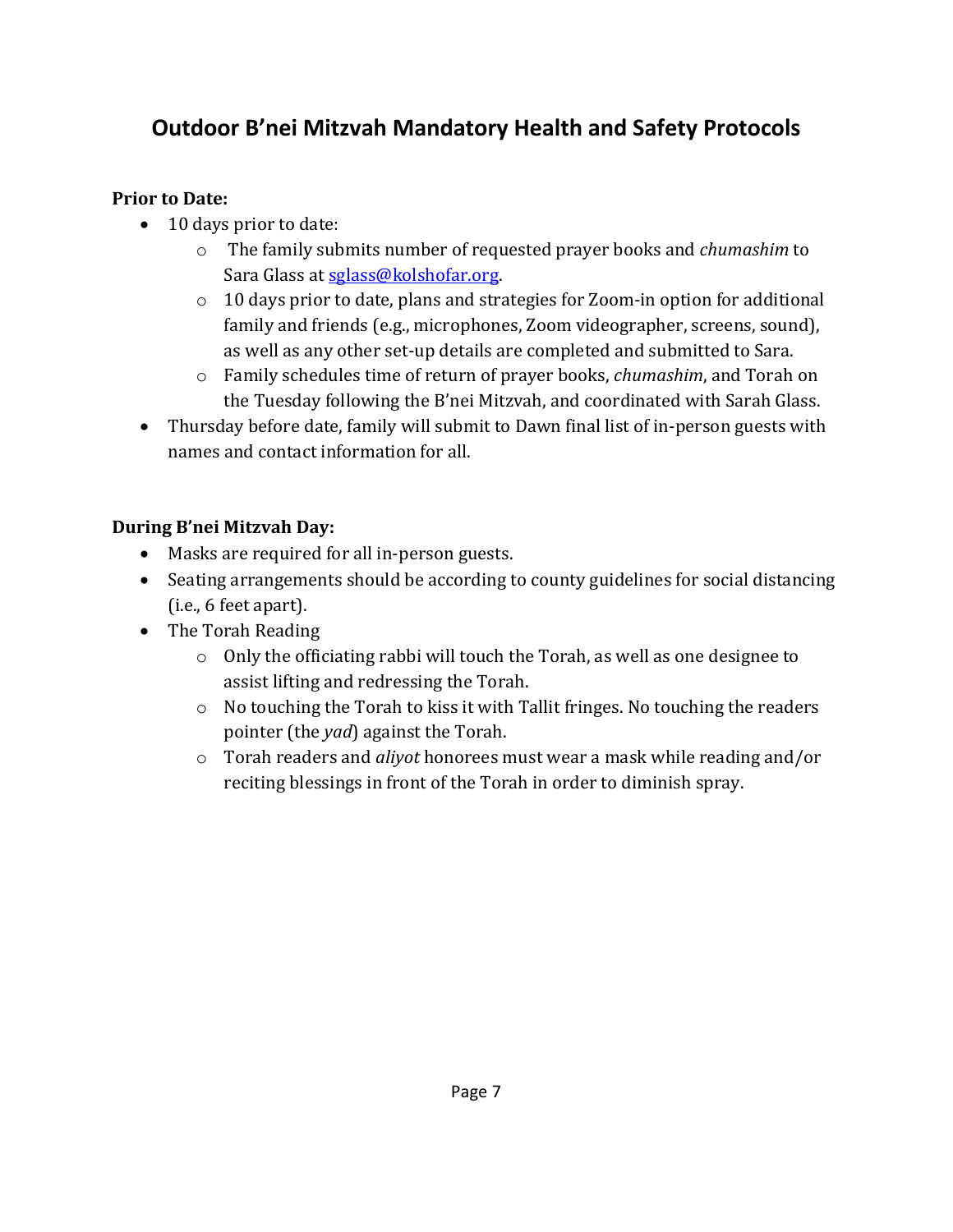### **Timeline of Preparation and Educational Programs**

The organizing principle for preparation and education is based upon grade levels. This provides for a natural cohort of families and friends with which to share in the process together, especially regarding the family educational programs.

### **I. 5th Grade (app. 2-3 years out from B. Mitzvah)**

### a. Fall: Letter goes to families in order to begin BM date setting

- i. Secular Birthday and Hebrew Birthday organized in advance
- ii. Hebrew Names Organized and Recorded
- b. **Spring** (January March) B. Mitzvah Dates & Torah portions are Set
	- i. BM Guide and Policies is sent home.

### c. **Late Spring** (March/April): **Family Education Program**

- i. *Topic*: Journey into Torah: What is Torah, *Parshah*, and What's it Got to Do with the B. Mitzvah?
- ii. Distribution of prayer books (siddurim) to students.

### **II. 6th Grade (app. 1-2 years out from B. Mitzvah)**

- a. Fall: Parent Education Workshops: "Just for Parents"
	- i. "Everything You need to Know about Judaism to be a B. Mitzvah Parent"
	- ii. "Adolescence through the Lenses of Psychology and Judaism"
	- iii. "Where do I stand? The Choreography of the B. Mitzvah Ceremony"

### b. **Spring** (March-April): **Family Education Program**

i. *Family Retreat at Walker Creek Ranch*

### c. **Skills Development**

- i. **Skills Assessment:** Approximately 1 yr from B. Mitzvah Date
	- Report to parents and introduce student needs, resources, tutor options
- ii. Tutor Assignment: Following Skills Assessment Report
- iii. **Personal Check In (1 yr 9mos Out):** Phone call reviewing BM Policy Guide, Honors List, Questions, & Next Steps (clergy, tutors, lay people)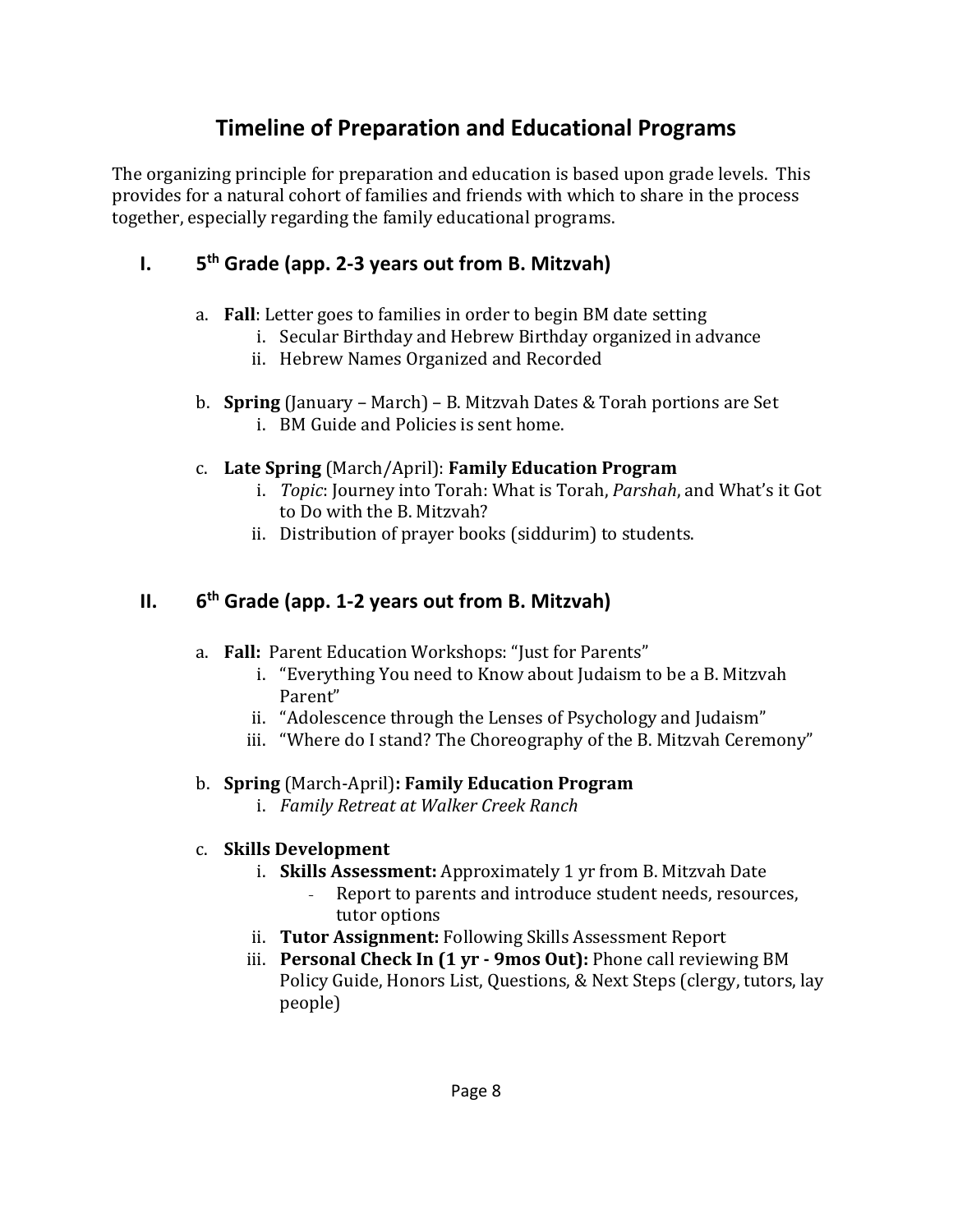### **III. 7th grade (year of B. Mitzvah)**

### a. **Fall: Family Education Program**

- i. *Topic*: Tallit, Tefillin & Tikkun Olam Responsibility (what do I do with all the gifts)
	- *Parents & Families invited to bring their personal tallit & tefillin.*

### b. **7 Weeks Out – Rabbi Family Meeting**

i. Officiating Rabbi Meets with Whole Family (including BM) to discuss the meaning of the event, help to fill out remaining honors, discuss and schedule *drash*-writing meetings.

### c. **6-Weeks Out – D'rash Writing w/Officiating Rabbi**

i. 3-5 weekly meetings with officiating rabbi on Torah *d'rash* 

### d. **1-Week Out - Rehearsal**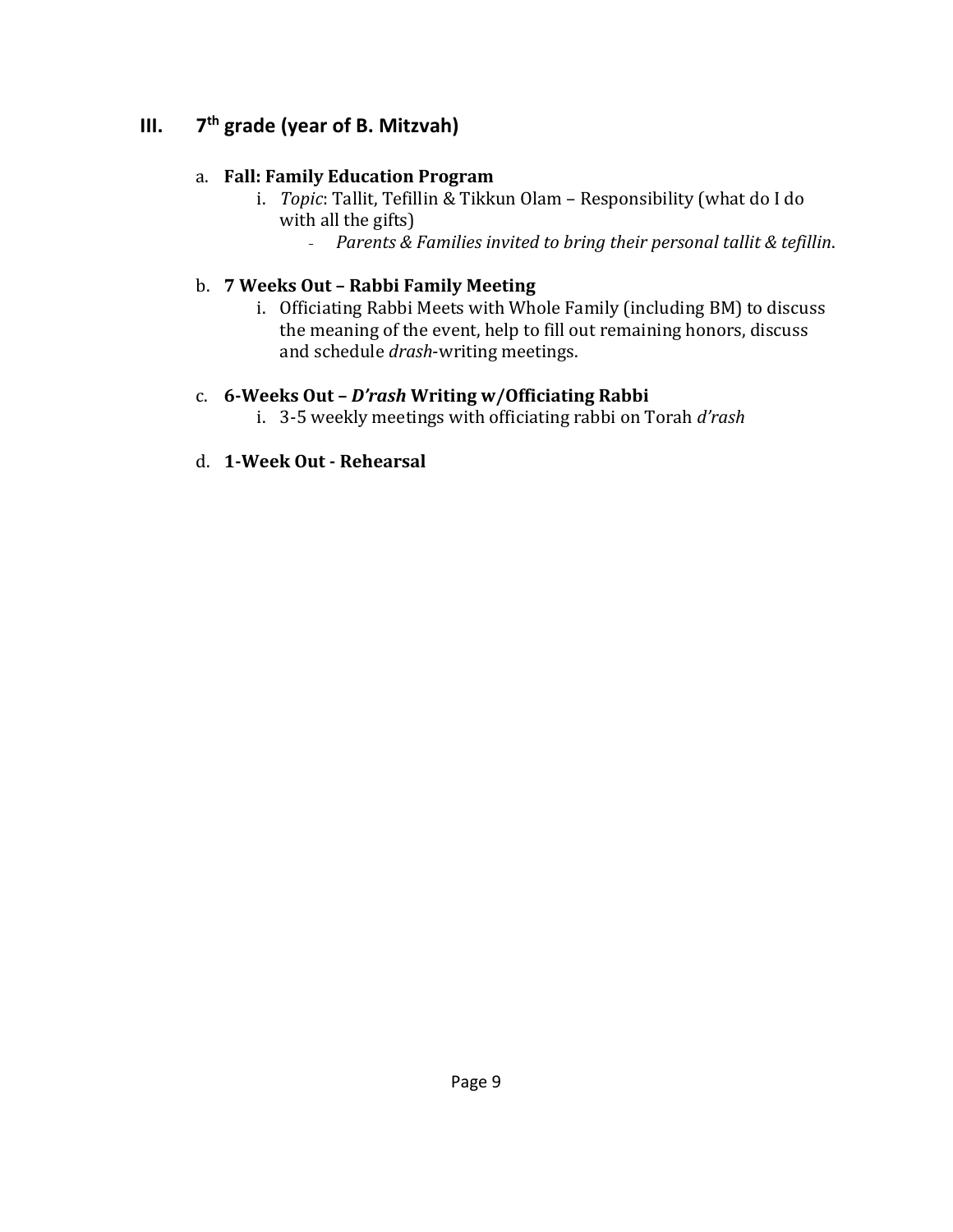### **B'nei Mitzvah Tutors**

B'nei Mitzvah tutors are community members that have expertise with the Hebrew prayers and Torah skills necessary for the Bar or Bat Mitzvah service. Moreover, they are upstanding members of the community that represent the Jewish values important to becoming a Bar or Bat Mitzvah. B'nei Mitzvah tutors serve as invaluable resources in helping prepare the Bar or Bat Mitzvah candidate for the upcoming ceremony, as well as mediators and advocates on behalf of the Bar or Bat Mitzvah with the clergy in preparation for the ceremony.

*Each* and every *B'nai Mitzvah* tutor must be approved by the Kol Shofar clergy.

#### **Fees**

B'nei Mitzvah tutors generally vary in fees depending upon the need, particular offerings, and the convenience they provide. Generally, Kol Shofar B'nei Mitzvah tutors charge approximately \$85 per hour. If you are need of financial assistance for tutoring, please contact one of the Kol Shofar rabbis.

### **Approved List of B'nei Mitzvah Tutors:**

- 1) Marilyn Goodman (415) 305-3566
- 2) Jessie Leider (310) 486-4211
- 3) Alona Rafael (415) 461-0614
- 4) Sandy Stadtler (415) 460-5464

Available for Hebrew and prayer skills without Torah and Haftarah Trope Stella Farael\* (415) 336-3576 Dorit Israel\* (415)608-3939

*Extra fee for voice training* Illana Zauderer Parker\*\* (415) 515-6884

### *\*Any tutors beyond this list must be approved by Kol Shofar clergy*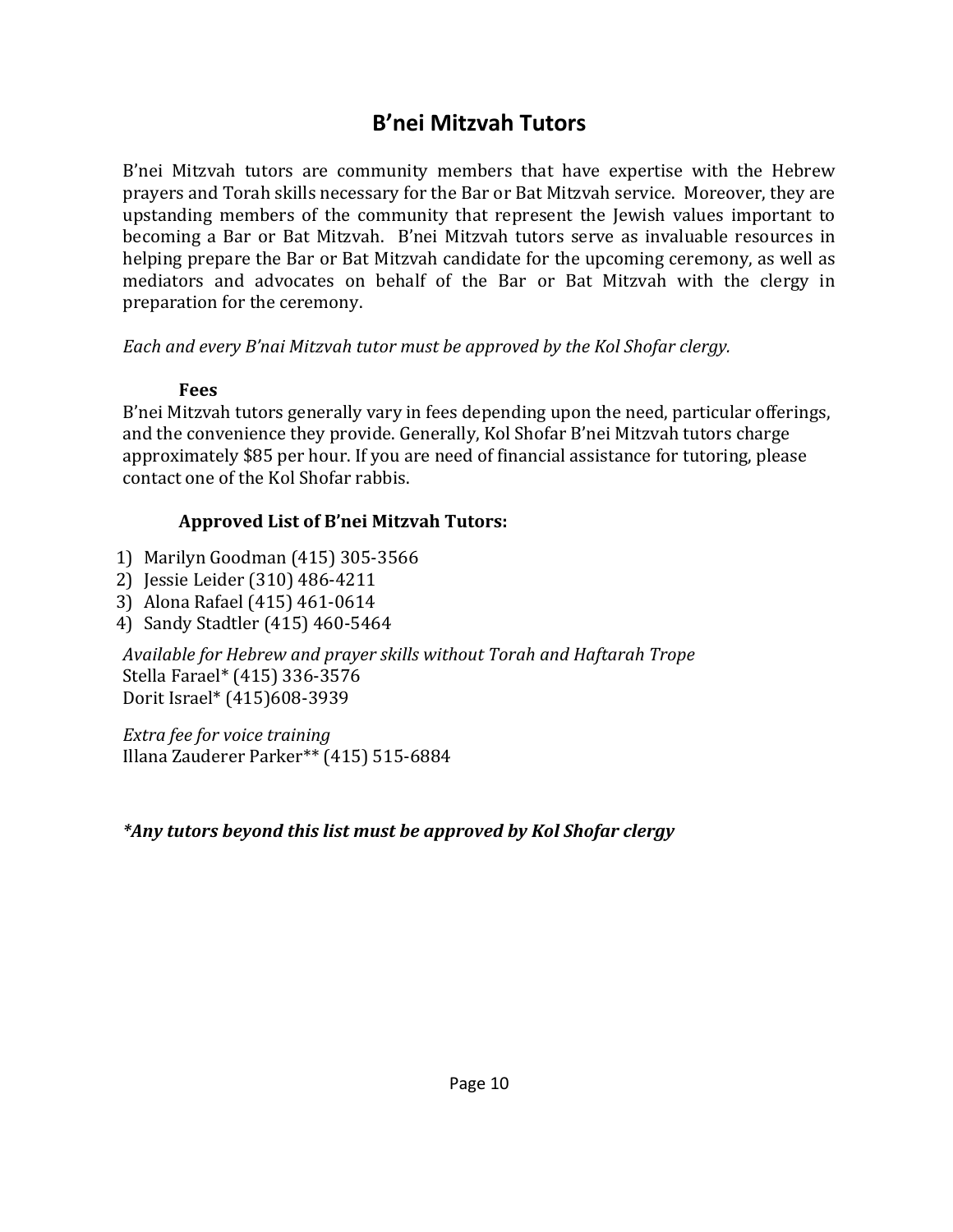### **Standards**

All Kol Shofar B'nei Mitzvah are asked to lead certain parts of the Saturday morning Shabbat service. Enrolling in our Beit Binah program or a Day School education helps to ensure a smooth transition into the necessary skills. Tutors certainly help to individualize the learning and preparation, as well.

The following is a list of typical standards for Kol Shofar B'nei Mitzvah:

- **1. Jewish Education:** Each student must be currently enrolled in a Jewish educational program that minimally meets the requirements of Kol Shofar's Beit Binah.
- **2. Shabbat Service Attendance:** Upcoming B'nei Mitzvah must attend a minimum of 12 Shabbat services in the year leading to the Bar or Bat Mitzvah.

### **3. Synagogue Skills & Prayers**

- a. Lead the Torah Service
- b. Chant the blessings for an *Aliyah*
- c. Chant Torah (as opposed to mere memorization, we stress the learning of tropes, which is a skill that can be used for future Torah chanting)
- d. Lead the *Musaf* service

#### **4. Optional Synagogue Skills**

- a. Chant the Haftarah blessings
- b. Chant the Haftarah portion (students that do not chant the Haftarah are invited to chant an additional Torah reading)
- **5.** *D'rash*: The officiating rabbi will help to prepare.
- **6. Tikkun Olam Project:** Each student is encouraged to choose a Tikkun Olam (social service/action) project during their year of Bar or Bat Mitzvah. Consult with the officiating rabbi about which project.

### **B'nei Mitzvah Recordings**

Please note that recordings of all off the standard prayers and skills for the Bar or Bat Mitzvah can be found at our website www.kolshofar.org, under Spiritual Life / Lifecycle / b'nei mitzvah.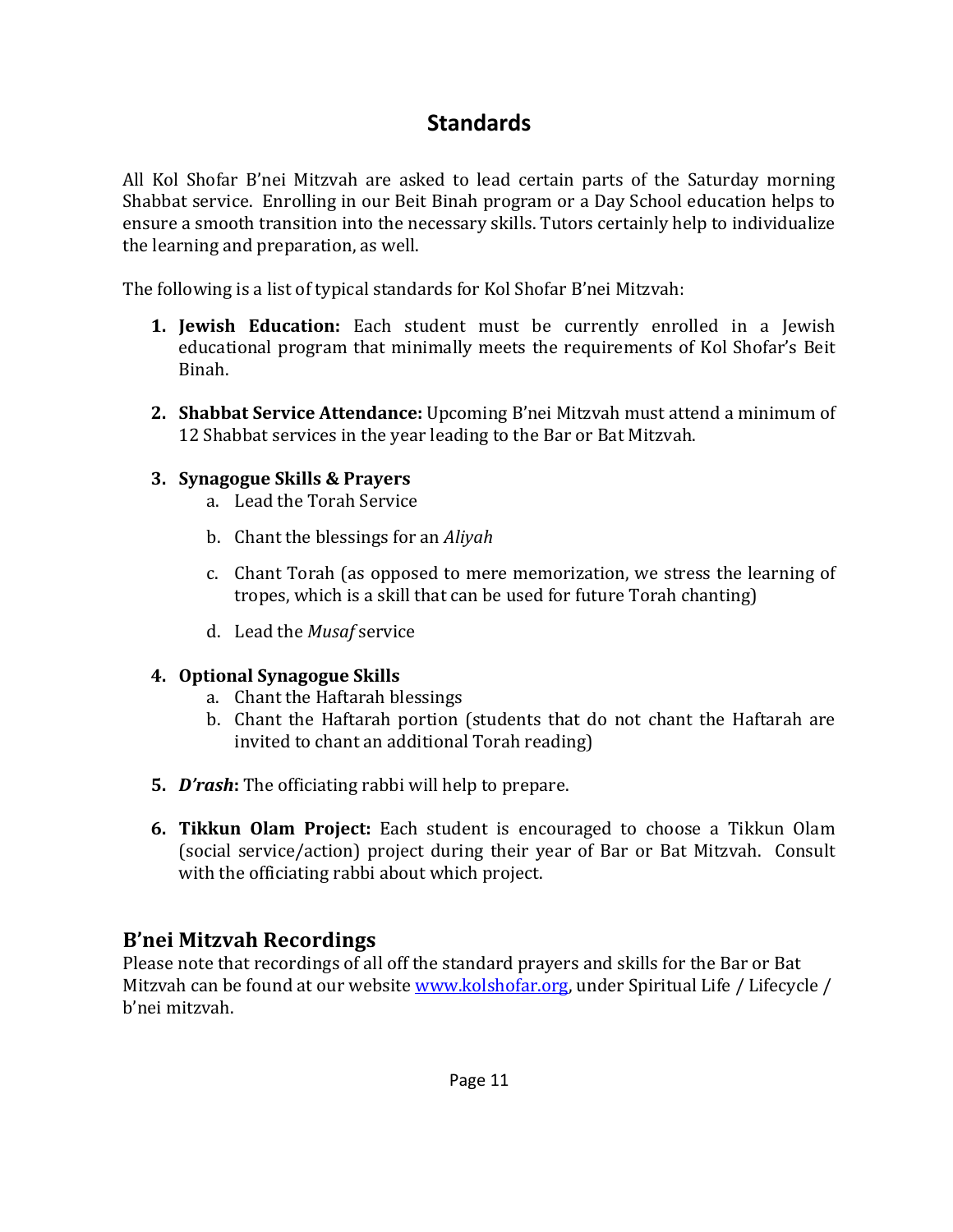### **Bar / Bat Mitzvah Service Outline: Sample**

| <b>Name</b>        |  |
|--------------------|--|
| <b>Date</b>        |  |
| <b>Hebrew Date</b> |  |
| Parshah            |  |

| Pesukei D'zimra               | Congregant         |
|-------------------------------|--------------------|
| <b>Shaharit Service</b>       | Congregant         |
| <b>Torah Service</b>          | Bar or Bat Mitzvah |
| <b>Ark Opening 2 people</b>   | Honorees of Family |
| <b>Drash on Torah portion</b> | Bar or Bat Mitzvah |

| Aliyah<br><b>Number</b>                            | <b>English</b><br><b>Name</b> | <b>Hebrew</b><br>name of<br>honoree | Honoree's<br>father (or<br>parent)'s<br><b>Hebrew</b><br>name | Honoree's<br>mother (or<br>parent)'s<br><b>Hebrew</b><br>name | <b>Torah</b><br>Reader |
|----------------------------------------------------|-------------------------------|-------------------------------------|---------------------------------------------------------------|---------------------------------------------------------------|------------------------|
| $\mathbf{1}$                                       | reserved for                  |                                     |                                                               |                                                               |                        |
|                                                    | congregant                    |                                     |                                                               |                                                               |                        |
| $\overline{2}$                                     | reserved for                  |                                     |                                                               |                                                               |                        |
|                                                    | congregant                    |                                     |                                                               |                                                               |                        |
| 3<br>1 <sup>st</sup> honoree                       |                               |                                     |                                                               |                                                               |                        |
| 3<br>2 <sup>nd</sup> honoree                       |                               |                                     |                                                               |                                                               |                        |
| $\overline{\mathbf{4}}$<br>1 <sup>st</sup> honoree |                               |                                     |                                                               |                                                               |                        |
| 4<br>$2nd$ honoree                                 |                               |                                     |                                                               |                                                               |                        |
| 5<br>$1st$ honoree                                 |                               |                                     |                                                               |                                                               |                        |
| 5<br>2 <sup>nd</sup> honoree                       |                               |                                     |                                                               |                                                               |                        |
| 6<br>1 <sup>st</sup> honoree                       |                               |                                     |                                                               |                                                               |                        |
| $6\phantom{1}6$<br>$2nd$ honoree                   |                               |                                     |                                                               |                                                               |                        |
| $\overline{\mathbf{z}}$                            | usually                       |                                     |                                                               |                                                               |                        |
| 1 <sup>st</sup> honoree                            | parent                        |                                     |                                                               |                                                               |                        |
| $\overline{7}$                                     | usually                       |                                     |                                                               |                                                               |                        |
| 2 <sup>nd</sup> honoree                            | parent                        |                                     |                                                               |                                                               |                        |
| Maftir*                                            | Bar or Bat                    |                                     |                                                               |                                                               | Bar or Bat             |
|                                                    | Mitzvah                       |                                     |                                                               |                                                               | Mitzvah                |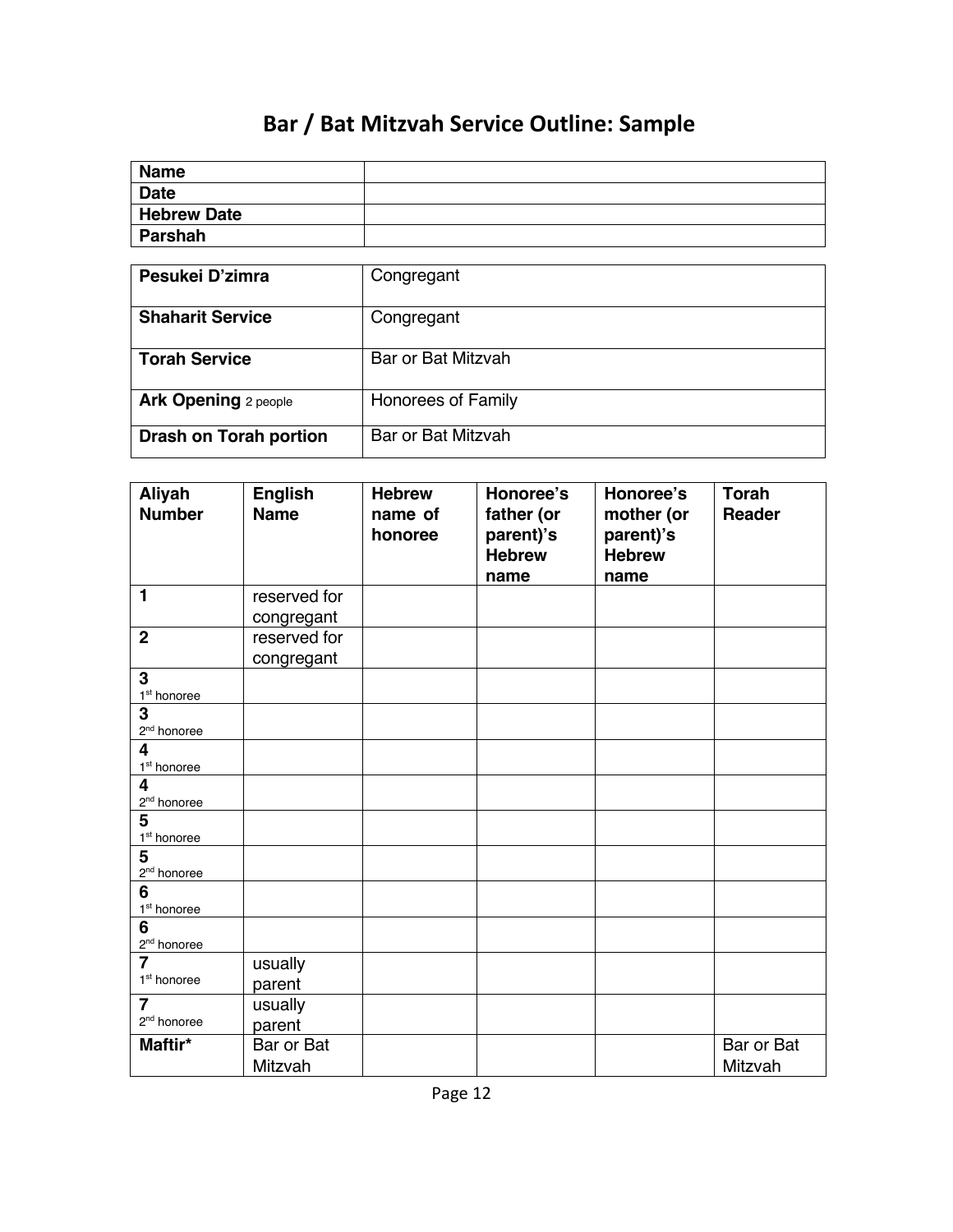| Hagbah raising the Torah.                                                                                                                   | Honoree of Family                               |
|---------------------------------------------------------------------------------------------------------------------------------------------|-------------------------------------------------|
| Gelilah dressing the Torah.                                                                                                                 | Honoree of Family                               |
| <b>Haftarah and Blessings</b>                                                                                                               | Bar Mitzvah student                             |
| Rabbi's drash                                                                                                                               | Rabbi                                           |
| <b>English Reading #1:</b><br><b>Prayer for our Country</b>                                                                                 | Honoree of Family                               |
| (Optional)Hebrew<br>Reading:<br><b>Prayer for State of Israel</b>                                                                           | Honoree of Family or member of the congregation |
| <b>English Reading #2:</b><br><b>Prayer for Peace or</b><br>another prayer of your<br>choice<br>may be done here or before Torah<br>service | Honoree of Family                               |
| <b>Ark Opening</b> 2 people                                                                                                                 | Honorees of Family                              |
| <b>Musaf Service</b>                                                                                                                        | Bar or Bat Mitzvah                              |

| <b>Optional Honors</b><br>(after the service) |                   |
|-----------------------------------------------|-------------------|
| Kiddush                                       | Honoree of Family |
| Hamotzi                                       | Honoree of Family |
| <b>Birkat Hamazon</b>                         | Honoree of Family |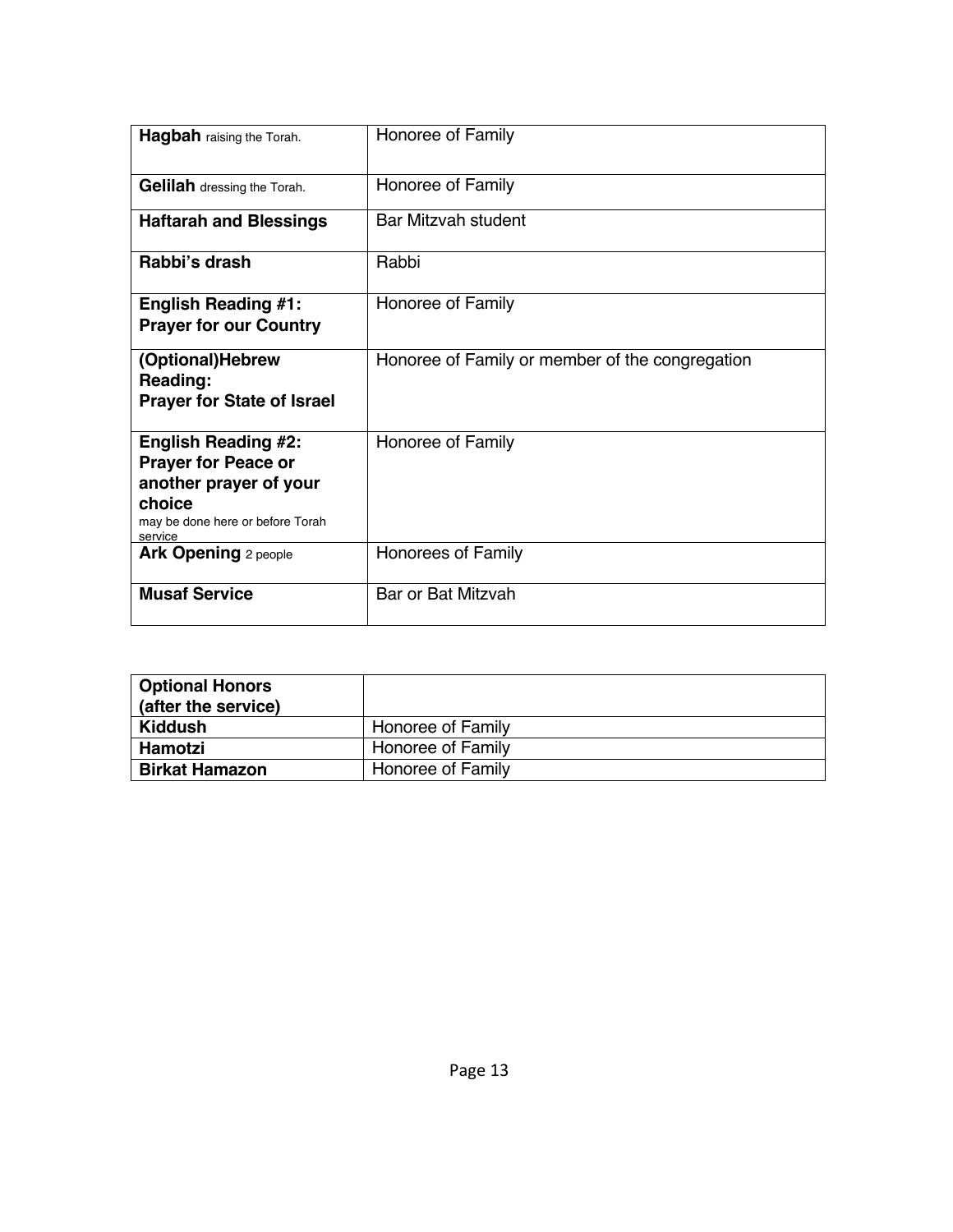### **Shabbat Services and the Honors List**

Services begin at Kol Shofar at 9:45 AM. B'nei Mitzvah families are expected to be seated by that time. The Torah service begins at approximately 10:20 AM.

Parents are welcome to give their child his or her *tallit* in at the beginning of the service. If you need help with the blessing for putting on the tallit (found in the prayer book), please speak with the rabbi. B'nei Mitzvah wear their *tallitot* during the entire service.

Kol Shofar is an egalitarian synagogue; both men and women called to the Torah wear a tallit and a head covering.

B'nei Mitzvah families may give *aliyot* to the Torah to their guests and family members. When there are two B'nei Mitzvah on the same morning, each family is allowed 3 *aliyot* for individuals or couples. For a single Bar/Bat mitzvah or for twins in one family, each family is offered 5 *aliyot*.

Those receiving *aliyot* are called by their Hebrew names (e.g., name, *ben* or *bat*, first name of Jewish parents). Please return the *aliyot*/honors form to the synagogue two weeks before the service. Please make sure that all people receiving *aliyot* are able to recite the blessings in Hebrew. Guests who will be having an *aliyah* to this page in our website for guidance on how to have an *aliyah*: www.kolshofar.org/services/prayer-melodies/

Only two people may be called for a shared *aliyah*. They may recite the blessings in unison, or one person may recite them.

Non-Jewish friends and family are welcome in Kol Shofar services and may participate by reading English prayers. English prayers may be included in the service. Each family may include 2 readings to assign to people. Please make one of your English prayers "Prayer for Our Country," found on p. 177 in our prayer book. The other prayer may be chosen from the many beautiful prayers and poems found in *Siddur Lev Shalem* or may be of your own choosing. You may also assign "Prayer for the State of Israel" (page178). Additionally, non-Jewish friends and family may participate in opening and closing the ark.

*Hagbah* (Lifting the Torah) and *Gelilah* (dressing the Torah) are two honors that may be offered to friends or family members. The person who does *Hagbah* must be able to lift approximately 40-50 lbs. above their head. *Hagbah* and *Gelilah* must to wear a tallit and head covering.

Rather than "throwing candy" at the bar/bat mitzvah, we follow the custom of "showering" candy" in which an invited honoree/s drops a basket of candy on the Bar/ Bat mitzvah as we sing "siman tov u'mazel tov."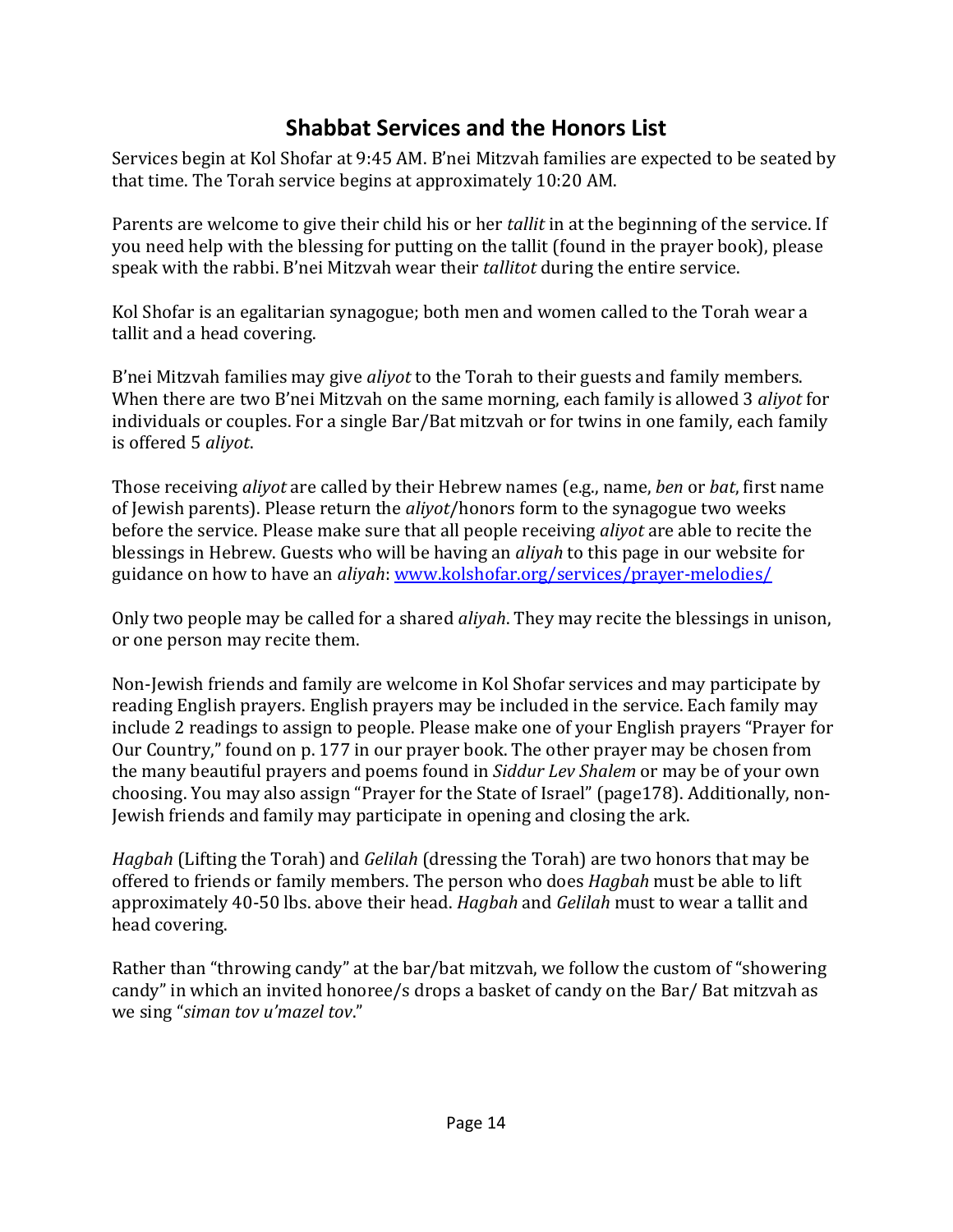### **Decorum and Attire**

We offer these guidelines in order to ensure that both guests and regulars feel comfortable, adhering to our values of modesty and respect.

*Kippot* (or *yarmulkes*) are worn by all males, Jewish and non-Jewish. Women are encouraged, but not required, to wear head coverings.

All Jewish men should wear *Tallitot* (prayer shawls), and Jewish women are encouraged to do so. Women called to the Torah must wear a *tallit* and head covering.

*Siddurim* (prayer books) and *Humashim* (books of the Torah) are holy books and should not be placed on the floor. All stand when the ark is opened and when the Torah is carried.

On Shabbat, both during and after the service, including lunch, we do not utilize: videotaping, recording, cameras, cell phones, writing, and handling of money. If you must keep your beeper on, please change it to vibrate mode.

Appropriate dress for the synagogue is modest and respectful – please no strapless dresses, spaghetti straps, short skirts, or exposed midriffs.

We congratulate participants by saying "*Yasher Ko'ah*" or "*Mazel Tov*," as opposed to applause. It is appropriate to clap during the singing of *Siman Tov u'Mazel Tov* or as a part of certain prayers.

### **Parts of the Service**

The Shabbat service has 4 parts: *Psukei D'zimra*, *Shaharit*, Torah Service, and *Musaf*.

*Psukei D'zimra* means "verses of song" and consists of blessings, songs, and prayers that express praise and gratitude and that are recited every day of the year. This part of the service prepares us for the central prayers of *Shacharit*.

*Shaharit* is the daily morning service, which begins with *Barhu*, call to prayer. *Shaharit* consists of (1) the *Shema* and surrounding blessings and (2) the *Amidah*, the standing silent prayer. The *Amidah* is also repeated aloud for the community.

Torah service includes the preliminary prayers and removal of the Torah from ark, the chanting of the weekly portion, the additional prophetic reading, and concluding blessings.

*Musaf* is the "additional" service, done on Shabbat and holidays. It consists of an additional Amidah. After *Musaf*, and subsequent concluding prayers, the rabbi offers the Bar or Bat Mitzvah a blessing.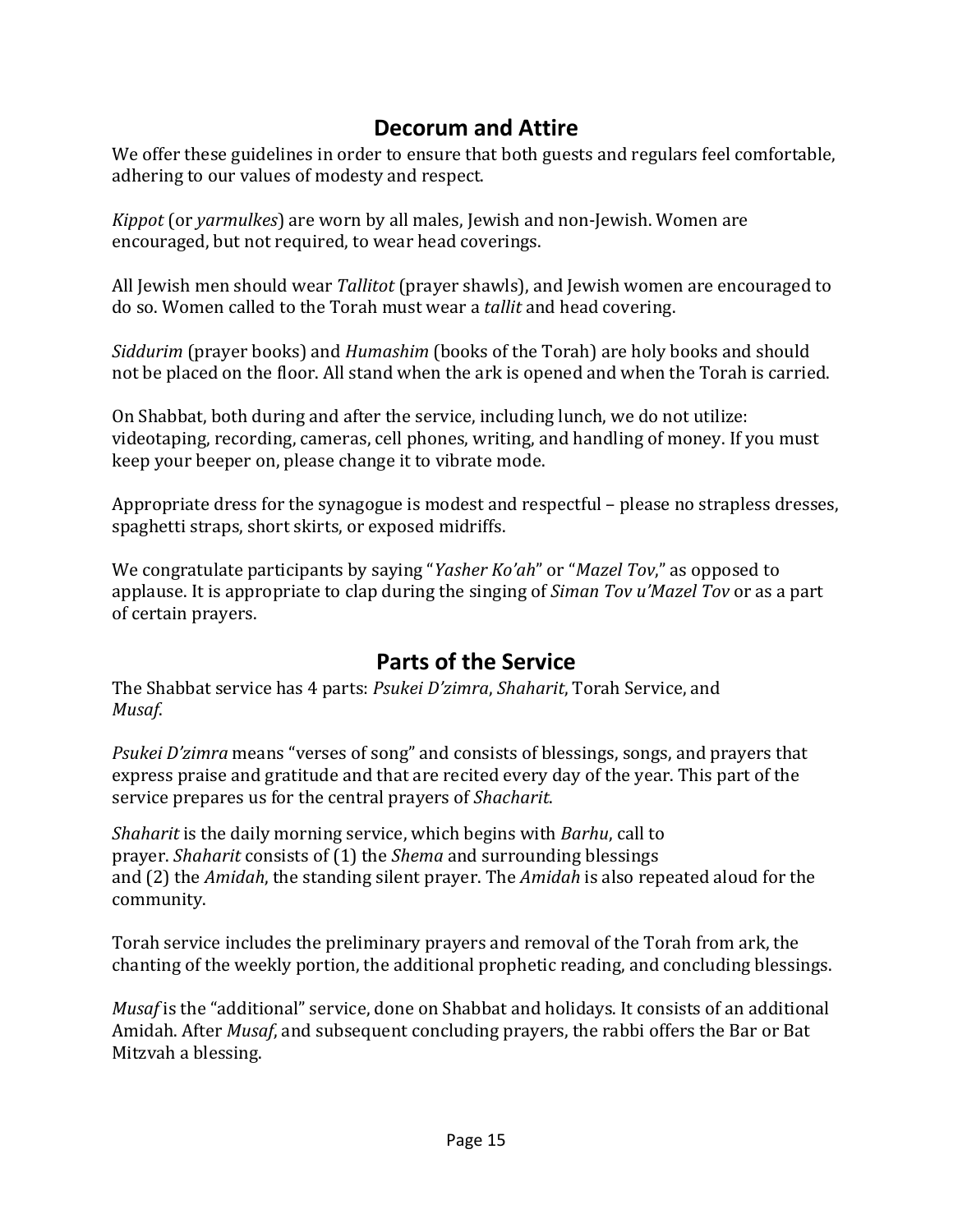### **The** *D'rash*

#### **Meaning and Purpose of the** *D'rash*

The Jewish tradition maintains that the Torah is a relevant document to all who engage it, at whatever time and in whatever place. Indeed, studying Torah is intended to improve our lives, as the Kotzker Rebbe declared: "What good is understanding a text, if one does not thereby attain a better understanding of oneself!"<sup>1</sup> The Bar or Bat Mitzvah Torah d'rash is an opportunity to study or "dig in" to one's Torah portion in order draw relevant meaning for the purpose of elevating one's life. It is noteworthy, that the word *d'rash* itself comes from the Hebrew root, meaning, "seek," "explore," or "learn."

The *d'rash*, however, is intended to be wisdom shared with the entire community, as the Jewish tradition calls upon us to share our insights and our inspiration so that everyone can benefit. Becoming a Bar or Bat Mitzvah means that one is now eligible to be a teacher of the community, and, within the framework of this rite of passage, we offer time and space for the Bar or Bat Mitzvah to share his or her teaching with all present.

#### **Standards and Counsel Regarding the Bar or Bat Mitzvah** *D'rash*

- 1) Length: A standard Bar or Bat Mitzvah *d'rash* is approximately 2-3 pages, typed (double-spaced, 1-inch margins). This is equivalent to approximately 5-minutes of spoken word, as it takes 2 minutes to speak 1-page typed.
- 2) Topic: The *d'rash* is a brief, yet comprehensive commentary upon either the Torah portion of the week or the *Haftarah* (additional prophetic reading associated with the Torah portion). The goal is to identify a relevant, universal moral derived from the reading.
- 3) Resources and Help: Although the Bar or Bat Mitzvah is expected to write his or her own *d'rash* (authenticity is a value), it is acceptable and encouraged for him or her to seek out guidance from family, teachers, friends, as well as scholarly resources. The officiating Rabbi will schedule meetings to help the Bar or Bat Mitzvah to work draft and edit the final version.
- 4) Public Speaking: Fear and anxiety around speaking in public is natural. The Bar or Bat Mitzvah is expected read his or her *d'rash* rather than speaking extemporaneously. Preparation and practice is necessary. It also is easier for listeners to hear and comprehend the *d'rash* when delivered at regular, slow pace, annunciating each word.

### **Getting Started**

Writing a *d'rash* happens in phases. Here is a suggested process for getting started:

- 1) *Read*: Review the Torah portion, looking for verses, ideas, stories that are striking and interesting.
- 2) *Identify Your Questions*: Write down questions about that area of the Torah portion, explore pertinent commentary, and discuss with family, teachers, and rabbis in order to gain clarity on what inspires or puzzles you.

<sup>&</sup>lt;sup>1</sup> See AJ Heschel, *A Passion for Truth* (New York: Farrar, Straus and Giroux, 1973), p. 107.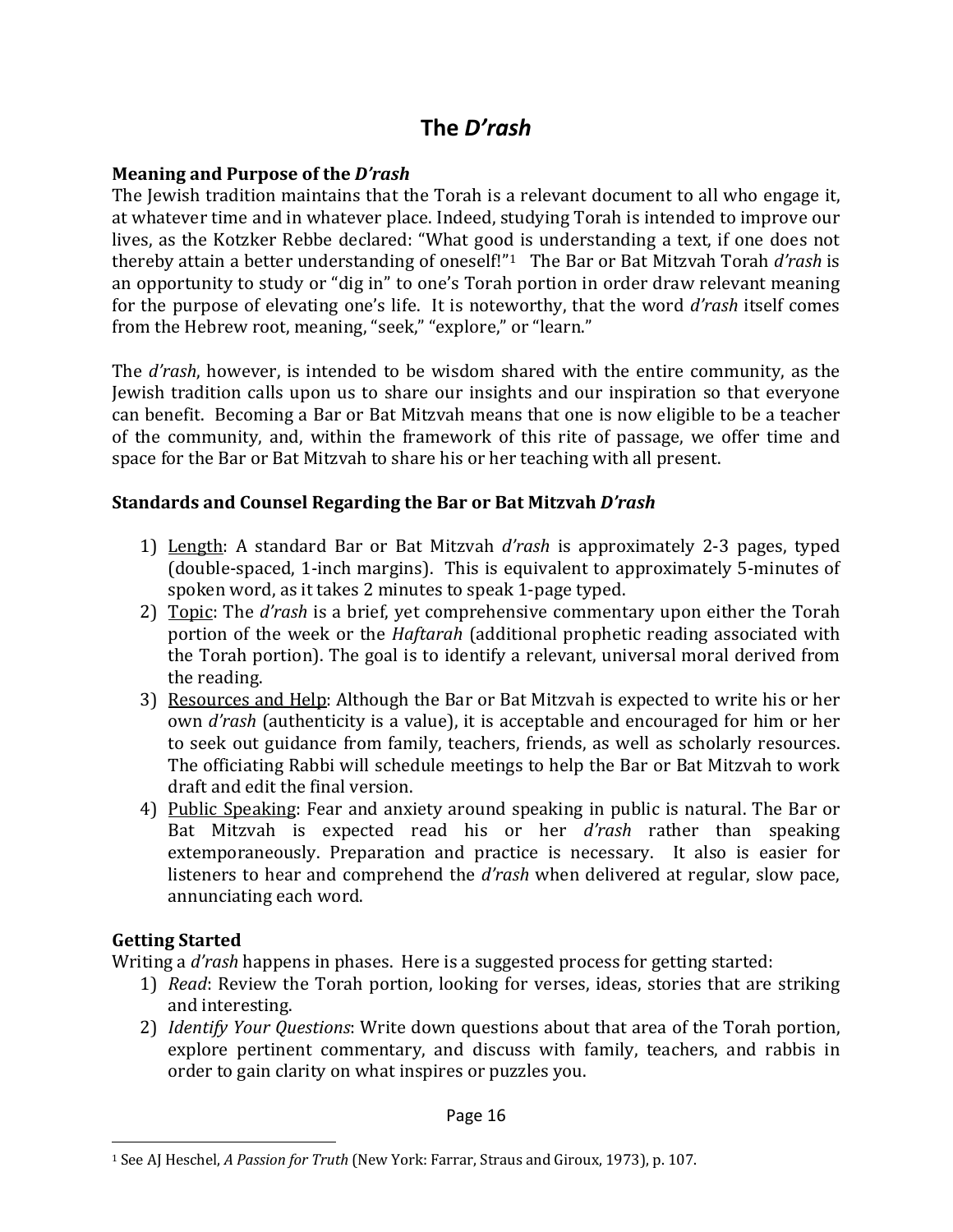3) *Develop a Thesis Statement*: After your research, questioning and discussion, state what you want the point of your *d'rash* to be in one sentence. That is, when others talk about what you said in your *d'rash*, they should be able to do so in one sentence. What is that sentence? I.e., Finish this following in one clear sentence: "For my d'rash I talked about ... "

#### **How to Write a** *D'rash*

Now you are ready to start writing. There are 4 Steps in the process, which can be broken into 4 fundamental questions. Each question should be answered in one paragraph  $(3-5)$ sentences), in this order:

- **a)** What does the Torah say? Retell what the Torah actually says. Simply states the facts: what happened, who, when, what was the context. This is not a time to answer deeper questions.
- **b)** What does the Torah mean? Share some of your research. What have scholars, rabbis, and others traditionally said about this part of the Torah addresses your questions. (See commentary resources). For example, "Rashi - Rabbi Shlomo Yitzchaki - asks why God only speaks of Noah's righteousness when Noah is not present. Other commentators point out that Noah may have been bigheaded and therefore, God kept His opinions to Himself."
- **c)** What does the Torah mean to me? Now that you have retold what the Torah says and what others in history have said about it, give our opinion about what the Torah means to you. How is does it apply to your life? How do you see the same issues in your own life - among your friends, family, society, or your own personal life? For example: "I think that we have to be mindful of what we say about other people. Just as God was cautious in making Noah's head too big, we don't want to overly praise people to their face. However, when they are not around, we should speak about all of their wonderful qualities."
- **d)** What am I going to do about it? A Bar or Bat Mitzvah is expected to take responsibility with what they learn. Take a moment here to express how you are going to apply what you have learned from the Torah. For example: "From this teaching, I am committing to speaking kindly of people when they are not present because if we live in a community where everyone is speaking nicely about each other, we will all feel safer and more trusting."
	- If there is an opportunity, relate a Tikkun Olam Project with what you have learned. For example: "In my Tikkun Olam Project, I worked with underprivileged children. In this experience, I learned how important is to emphasize their good qualities and to not speak badly about others, as this behavior builds trust and self-esteem."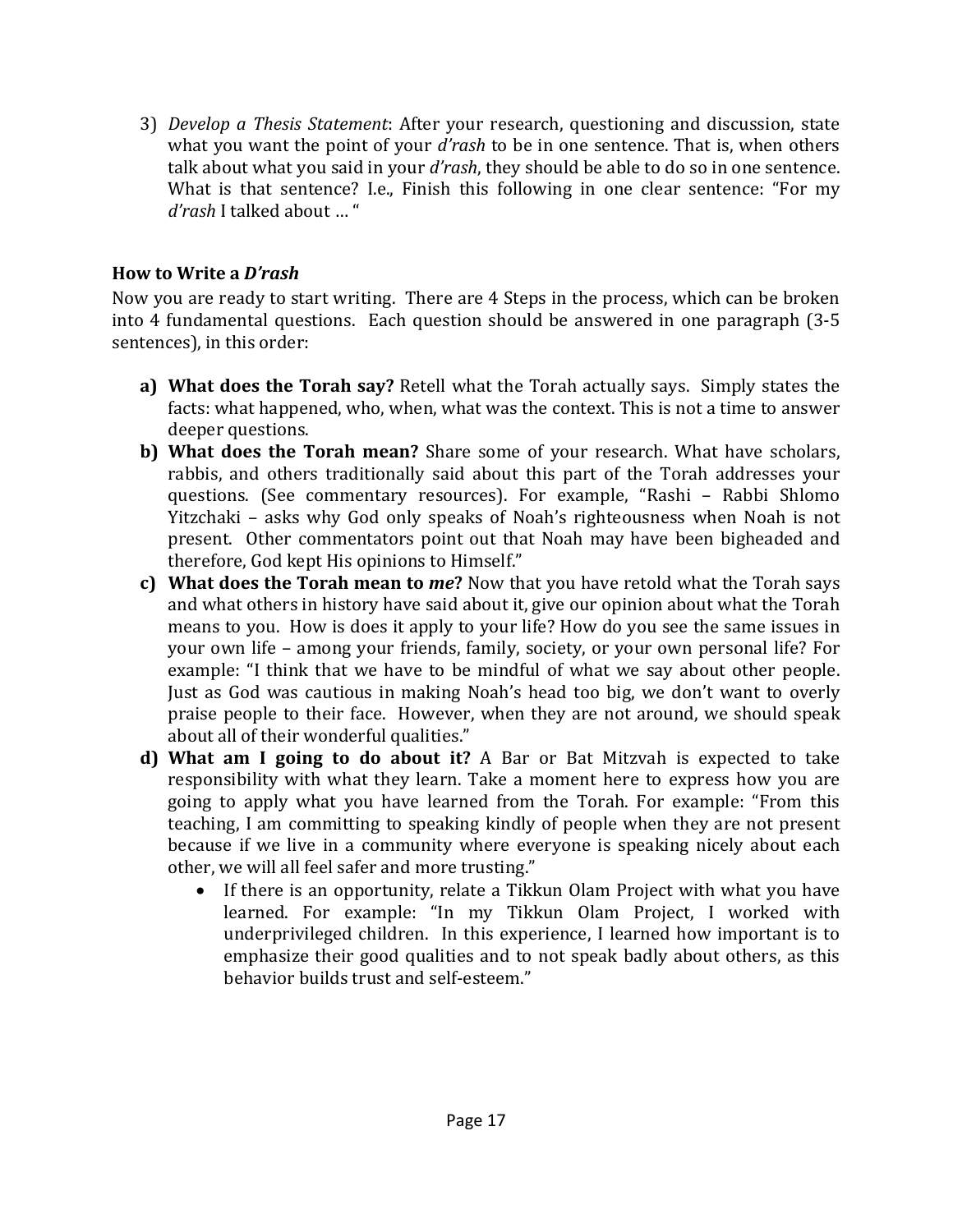### *D'rash* **and B'nei Mitzvah Resources**

### **I. Books**

- 1. *Etz Hayim Torah and Commentary* (2001), ed. David Lieber, The Jewish Publication Society.
- 2. *Torah Commentary for Our Times, 3 Vols.* (1991), Harvey J. Fields, J Levine/Millenium Publishing.
- 3. *Text Messages: A Commentary for Teens* (2012), Jeffrey K. Salkin, Jewish Lights.
- 4. *Tough Questions Jews Ask: A Young Adults Guide to Building a Jewish Life* (2012, 2<sup>nd</sup> ed.), Edward Feinstein, Jewish Lights.

### **II. Websites & Podcasts**

- 1. **Jewish Calendar, Birthday, Date Converter, Portion Finder: Hebcal.com:** https://www.hebcal.com/
- 2. **Non-Denominational Torah Portion Summary and Learning:** MyJewishLearning.com: https://www.myjewishlearning.com/torah-portions/
- 3. **Torah Portion Podcast (Conservative):** JTS Torah Commentary: https://player.fm/series/jtstorah-commentary
- 4. **Reform Judaism Weekly Torah Portion:** https://reformjudaism.org/learning/torah-study
- 5. **Orthodox Weekly Commentary:** http://www.aish.com/tp/

### **III. Miscellaneous B'nai Mitzvah Resources**

- 1. **What to Expect Attending a Bar or Bat Mitzvah -** Godcast Video https://www.youtube.com/watch?v=GqTO9BID\_Xs
- *2. History of Bar or Bat Mitzvah:* https://www.myjewishlearning.com/article/history-of-bar-mitzvah/

#### 3. What to Give as a Bar or Bat Mitzvah Gift

- i. Money and/or Bonds
- ii. Judaica (Jewish ritual objects)
- iii. Jewelry
- iv. Torah Art
- v. Charitable Donations
- vi. Books
- vii. More Ideas: https://www.myjewishlearning.com/article/bar-or-bat-mitzvah-giftguide/#anchor6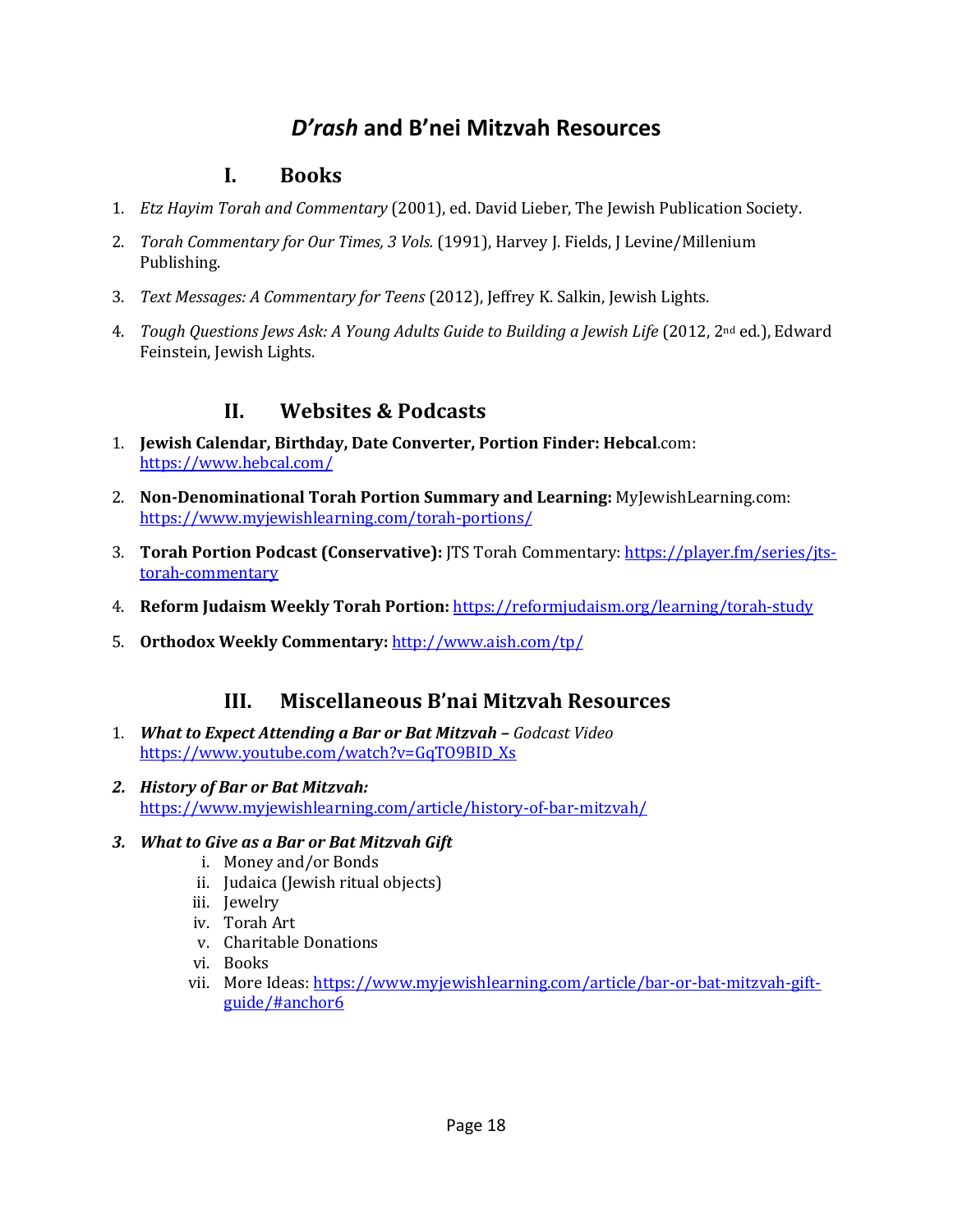### **B'nai Mitzvah Dues and Fees**

**Membership Dues [6 Months Prior]:** B'nai Mitzvah are largely expressions of connection to the Jewish people and one's own Jewish community. Accordingly, families are required to be current in their financial obligations to Kol Shofar six months prior to the date of the Bar or Bat Mitzvah. Arrangement for membership dues can be made with the Kol Shofar Business Office.

**Associated Fees [1 Month Prior]:** In addition to membership dues, the other fees that must be covered one month prior to the Bar or Bat Mitzvah date, include:

- The full cost of Kiddush (minus deposit paid 3-months prior to date see next page)
- The Facility Fee
- Registered and up to date with Beit Binah tuition (for non-Day School families)

### **B'nei Mitzvah Facility Fee: \$360**

### **Kiddush Lunch Information**

- Shabbat lunch is one of the holy meals of the Sabbath that includes *Kiddush* (sanctifying the day over wine), *hamotzi* (blessing for bread) over challah, and *birkat hamazon* (grace after meals). *Kiddush* lunch is an important time for the Kol Shofar community to gather together for blessing, eating, singing, and connecting with each other. Each week, a Kol Shofar family or individual sponsors the *Kiddush*. When there is a Bar or Bat Mitzvah, the B'nei Mitzvah families customarily sponsor the *Kiddush* for the community and for their guests. When there are two B'nei Mitzvah on the same Shabbat, the Kiddush is sponsored by the B'nei Mitzvah families.
- The sponsored *Kiddush* provides enough food for a lunch for the community, e.g., bagels and cream cheese, salads, fruit and cookies. It need not be overly extravagant.
- In addition to invited Bar or Bat Mitzvah guests, please provide food for 120 people who regularly attend Shabbat Services.
- If the cost of providing *Kiddush* is a hardship for your family, please speak to one of the rabbis, and we will make arrangements to ensure a *Kiddush*.
- All food must be kosher in accordance with our kashrut policy, which can be found on our website, http://kolshofar.org/about-us/rental-information/kiddushkitchen/
- There are three ways with which to sponsor a Kiddush:  $(1)$  hire a caterer from the list below; (2) use our in-house kitchen staff; or (3) do your own Kiddush. See next section for further explanation.
- We aim for a green, zero-waste *Kiddush*. Please plan to use our silverware (not plastic utensils) and to purchase biodegradable paper products, which will be composted.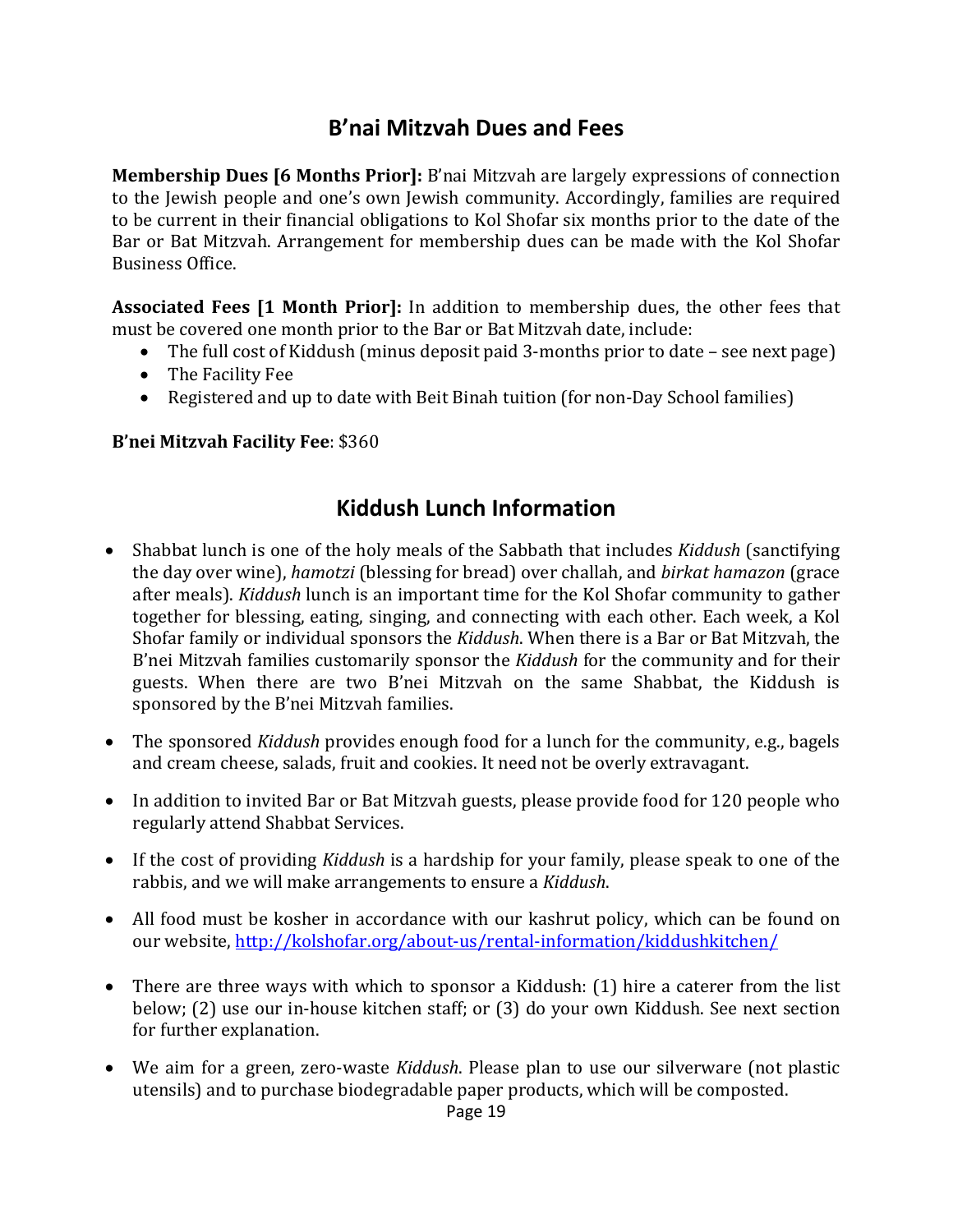### **Kiddush Lunch Options**

*Note*: Catering options need to be approved and reserved with a deposit *three months* prior to the date of the B. Mitzvah. Kiddush reservations include 120 congregants in addition to guests.

### **Option 1: Kol Shofar Approved Local Caterers:**

Local Caterers who will prepare in our kosher kitchen:

| Avi-ously Delicious Avi Cohen    |                  | (415) 892-7685 or (415) 883-8283 |
|----------------------------------|------------------|----------------------------------|
| Delicious! Catering Jan Goldberg |                  | $(415)$ 453-3710                 |
| Eli's Gourmet Cooking Eli Gilad  |                  | $(510)$ 912-8235                 |
| L'Chaim Foods                    | Marcus Hoffman   | $(415) - 323 - 0030$             |
| Mangia Nosh                      | Robert Meyer     | $(415)$ 472-2894                 |
| Taste by Two                     | Susan Schatzberg | $(415)$ 454-9979                 |

#### **Approved Regional Kosher Caterers:**

| Heshy Fried            | $(646)$ 853-4630 |
|------------------------|------------------|
| Deborah Kelman         | $(650)$ 212-6455 |
| <b>Bruce Riezenman</b> | $(707)$ 793-9645 |
| Wendy Kleckner         | $(650)$ 322-4189 |
|                        |                  |

#### **Option 2: Kol Shofar's In-House Kitchen Staff**

Kol Shofar employs a part-time kitchen coordinator. For 120 people (or less), our coordinator can provide a simple Kiddush lunch. The fee is \$30 per hour for 6 hours on the day of the Bar or Bat Mitzvah  $\omega$  is \$14 per person. For more than 120 people, please contact our Ritual Manager: (415) 388-1818, ext. 100.

The menu: Wine and juice; 3 hallot; 8 dozen assorted mini-bagels; cream cheese; freshly garnished green salad w/dressing; fresh, seasonal fruit salad or pasta salad; tuna salad; egg salad; assorted cookies or bars; coffee and tea; and paper products and table coverings. For extra cost, inclusions are: Lox with condiment platter (\$6 per person); half-sheet cakes (for 40 guests) from Sweet Things (\$88).

#### **Option 3: Self-Catered** *Kiddush*

In the spirit of community, families may organize a group of families who will work together in our kitchen to provide *Kiddush* for each other. In this case, all food must be prepared in the Kol Shofar kitchen, with Kol Shofar utensils. This may also involving hiring our kitchen coordinator to help at the rate of \$30/hour to help with set up and clean up on the day of the Bar or Bat mitzvah. This is more work, but also less expensive than a caterer.

How? Some wonderful congregants prepared a fantastic manual for how to do your own *Kiddush*, which can be found here:

http://kolshofar.org/wpcontent/uploads/2014/06/KOL-SHOFAR-KIDDUSH-GUIDE.pdf

What? Our complete kashrut policy can be found here: Please speak to the rabbis if you have any questions. http://kolshofar.org/about-us/rental-information/kiddush-kitchen/

When? Food for Kiddush must be delivered and cooked before 3:00 pm on Friday. Please call our staff at (415) 388-1818, ext. 100 to schedule time to work in the Kol Shofar kitchen.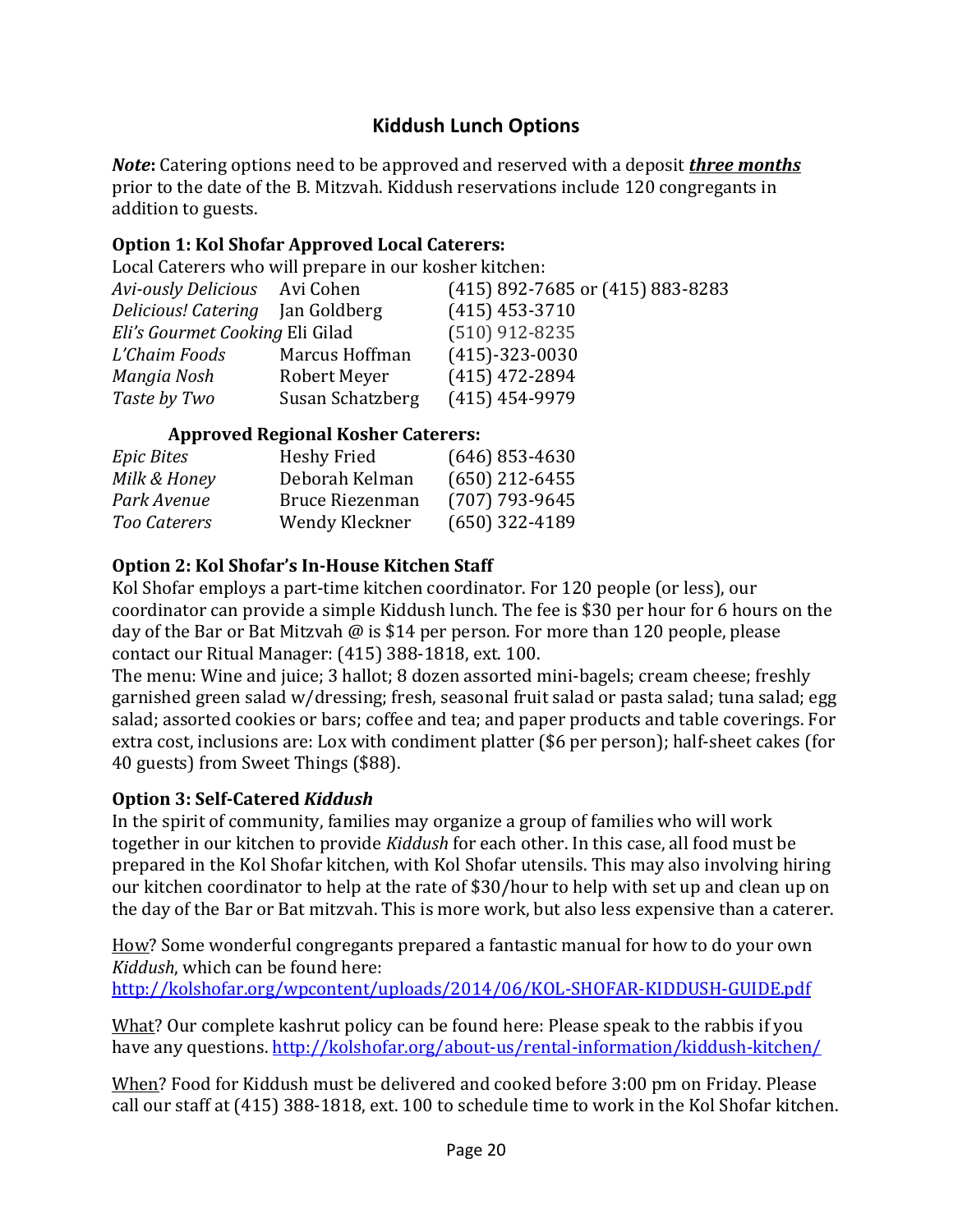### **Celebrating and Community**

Here are some final thoughts on ensuring an inclusive and warm celebration.

#### **1) Invite Classmates**

In the spirit of being an inclusive, but also applying the values of citizenship and respect, Kol Shofar asks that each Bar or Bat Mitzvah invite all of their Kol Shofar classmates to the service on Shabbat morning. A class list is supplied in the Beit Binah Directory or please contact our office for more contact information.

### **2) Information Pamphlet**

Families may create a pamphlet/program for the Bar or Bat Mitzvah. There are several examples available in the Kol Shofar offices and online. Please consult a rabbi with any questions.

### **3) The Party**

The party is, of course, a celebration that marks a spiritual stage within the life of the child and family. Kol Shofar encourages a party that accords with the spirituality of the moment. Our social hall (Beit Am) is available to rent. The Beit Am is a great place to use, with its sweeping mountain views, floor to ceiling glass doors, and sparkling bamboo floors perfect for dancing. Please contact our Membership Manager for more information: (415) 388-1818, ext. 106.

### **4) Communication with Kol Shofar**

Kol Shofar assumes permission to announce B'nei Mitzvah children's names, parents' names, dates and photos in our newsletter, Kolnections (weekly e-blast), our website., and the Bay Area's JWeekly. To opt out, please contact our offices  $\omega$  (415) 388-1818, ext. 100.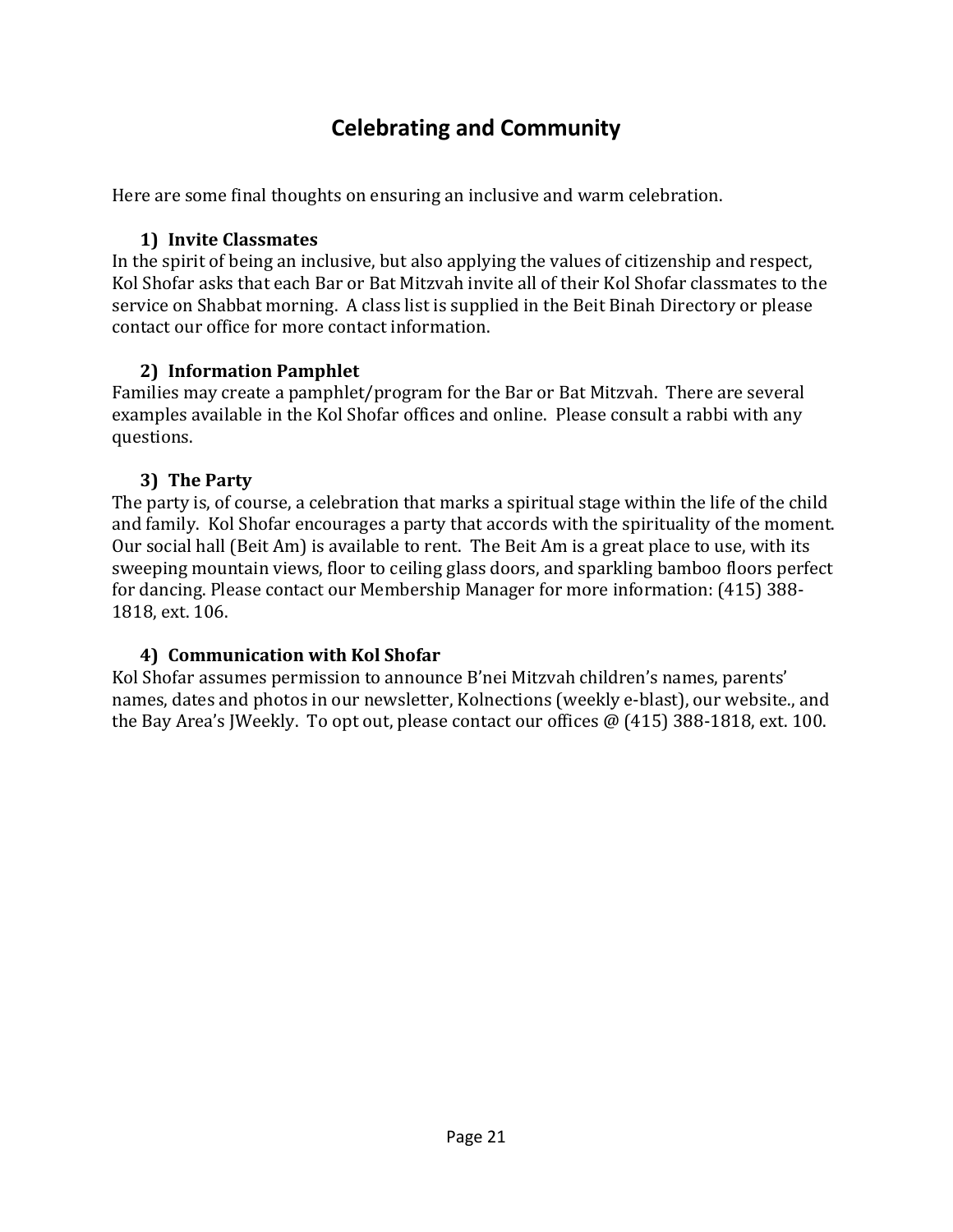### **Bar / Bat Mitzvah Glossary of Terms**

*Aliyah* (literally, "ascension"); pl. *aliyot* A division within a given Torah reading. The number of *aliyot* varies by day: a minimum of three *aliyot* at a weekday Torah reading, four on Rosh Hodesh, five on a festival day, six on Yom Kippur, and seven on Shabbat. *Aliyah* is also the term for the honor of reciting the blessings before and after the reading.

*Amidah* (literally, "Standing") The central Jewish prayer that is said silently while standing. It is also referred to as *Ha-Tefilah* (The Prayer) and as the *Shemoneh Esrei* (Eighteen Blessings).

**Aramaic** An ancient Semitic language closely related to Hebrew. Jews are understood to have adopted Aramaic during the Babylonian exile, thus leading to the use of Aramaic in parts of the Tanakh (e.g., Daniel); the Talmud; and the Zohar. The *Kol Nidre* prayer on the evening of Yom Kippur and the *Kaddish* are in Aramaic.

**Birkat Hamazon** the blessing after the meal, is also known colloquially as "benching," the English version of the Yiddish term *bentshn*, which means "to bless." This blessing follows any meal in which bread has been eaten, since according to Jewish law, eating bread officially constitutes a meal.

*Humash* A book containing the Torah, usually including commentary from the Rabbinic tradition. Some *chumashim* (plural) are designed for synagogue ritual and include the weekly *haftarot* and special holiday readings.

**Covenant** An agreement that includes God. While contracts are rigid, making no room for disagreement, covenants are dynamic. Covenants take into account the constantly changing nature of human beings. They allow for hurt and healing, shame and comforting, betrayal and forgiveness.

**Consequences** The result of one's actions, positive or negative. Consequences are not necessarily bad. Good actions have good consequences (we hope), but we are powerless to determine outcomes.

*Gelilah* (literally, "tying" or "rolling up") The term for rolling up and tying the Torah scroll and replacing its cover and ornaments, which is done by the *goleil*.

**Gemara** Usually referred to as the Talmud, even though this description is technically erroneous. Written in Aramaic, the Gemara (literally, "Completion") is the discussion of and commentary on the laws of the Mishnah by the Rabbinic sages of the 2nd through 5th centuries C.E., who are known as *amoraim*. Two 5th-century Babylonian sages, Ravina and Rav Ashi, have traditionally been given credit for finalizing the Gemara; modern scholars, believe that it did not reach its present form until the end of the 7th century.

**Golden Rule, The Jewish Version** *"What is hateful to you, do not do to someone else."* - Rabbi Hillel

*Haftarah* (pl. *haftarot*) A selected portion from the Bible's Book of Prophets that is read following the Torah reading (*parshah*) on Shabbat and most holidays.

*Hagbah* (literally, "lifting") The lifting of the opened Torah scroll after the public Torah reading is complete. The one doing the lifting is called the *mag'bi'ah*.

*halakhah* (literally, "the way"); pl. halakhot Jewish law originating in the Torah and organized by the Rabbis in the Mishnah and Talmud.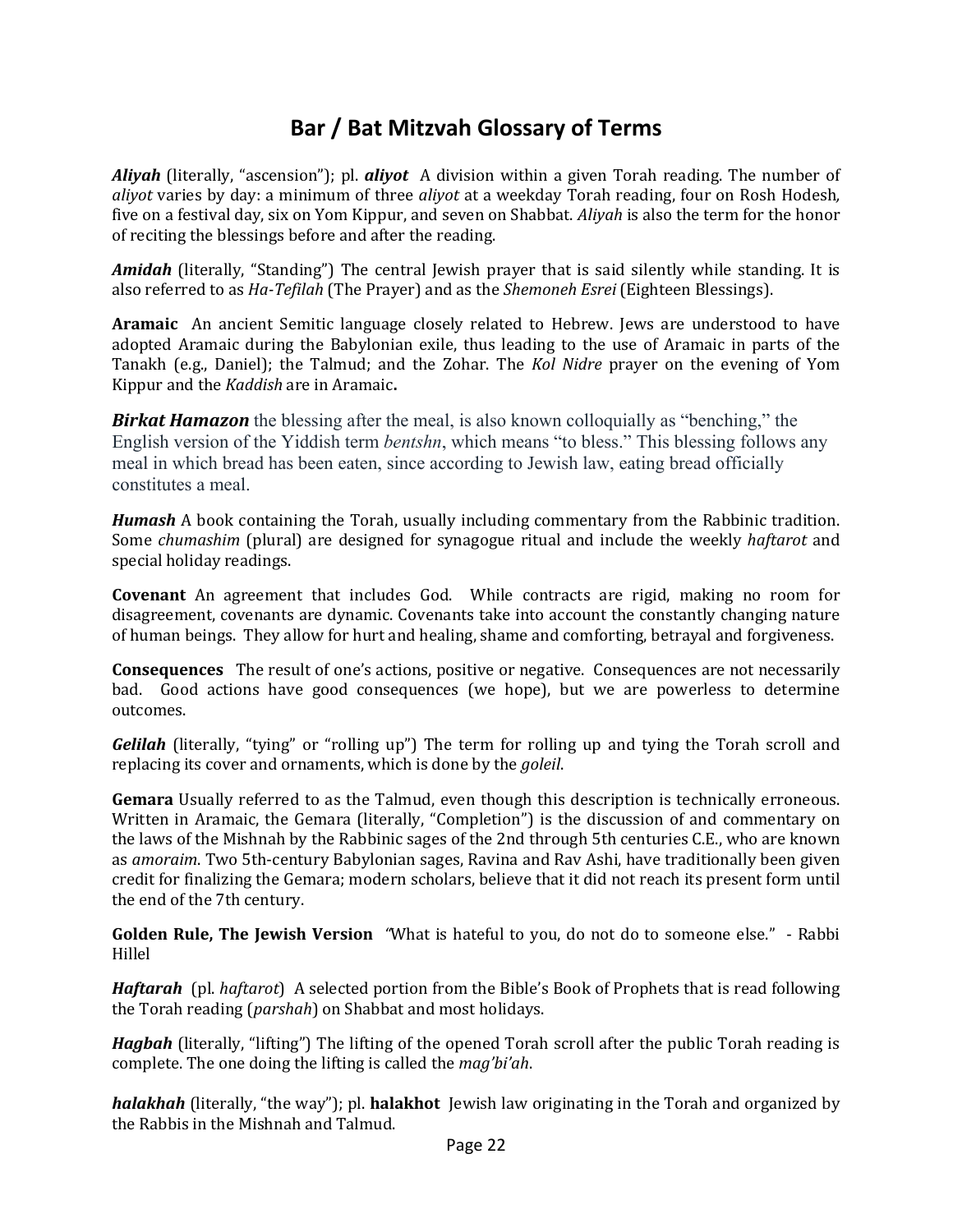*Hamotzi* The one-line blessing over bread and/or to commence a meal, concluding with the words *hamotzi lehem min ha-aretz*.

**Holiness** To be holy is to sanctify or elevate everyday actions. "Something sacred is at stake in every event." - Rabbi Abraham Joshua Heschel

*Kaddish* The prayer traditionally recited in memory of the dead, although it makes no mention of death. It is in Aramaic rather than Hebrew and included in all three daily prayer services.

*Kashrut* (literally, "fit" or "proper") The body of Jewish dietary laws dealing with foods, combinations of foods, and how these foods are to be prepared and eaten. The term in English is "kosher," which is also used to describe objects that are made in accordance with Jewish law and are fit for ritual use.

*Kiddush* (literally, "Sanctification") The blessing recited over wine. It is said every Sabbath, on Jewish holidays, and before celebratory meals to sanctify these occasions.

*Lashon Ha-Ra* "The evil tongue"; gossip, defamation (tearing someone down).

**Love** (Hebrew: *Ahavah*) The commitment to enhance and nurture the spiritual and emotional growth of oneself and another. To act in loving ways, even when one does not feel like it. Love is a commitment, not a feeling.

*Maftir* The additional Torah reading and *aliyah* on Shabbat and holidays. The person called to read the blessing for that reading is called the *maftir aliyah*, who is also the person to chant the Haftarah portion.

**Midrash** (literally, "Elucidation" or "Exposition") A body of work that combines the theological, homiletical, and ethical lore of the Palestinian rabbis from the 3rd through 10th centuries C.E.. The word midrash is derived from the verb root *darash*, which denotes searching out and discovering other meanings and information from Scripture.

*Minhag* (literally, "custom"); pl. *minhagim* A custom observed and transmitted by the Jewish people. *Minhagim* often reflect the time and place of the lews who first kept them. For many people, adherence to Jewish customs can be as strictly maintained as adherence to Jewish law *(halakhah).* 

**Mishnah** (literally, "Teaching.") The first compilation of the Oral Law and the foundational text for the Talmud and for the Rabbinic tradition. Most scholars attribute it to Rabbi Yehudah Ha-Nasi (Rabbi Judah the Patriarch, who lived in Judea under control of the Roman Empire) and date its final editing to circa 200 C.E.. There are six "orders," or volumes, of the Mishnah categorized by different areas of Jewish law. The word Mishnah is derived from the verb root "repetition," indicating the primary method for learning and oral study at that time.

*Mitzvah* (literally, "commandment"); pl. *mitzvot* One of the religious obligations detailed in the Torah, the majority of which fall into the positive category of religious, ethical, or moral obligations. The Torah also contains negative mitzvot, which are prohibitions.

*Musaf* (literally, "additional") The additional *Amidah* prayer recited on Shabbat, Rosh Hodesh, and holidays. It represents the additional temple sacrifice that was given on such days.

**Obligation** Adherence to a decent path of living; acknowledgement that one should to live within limits and boundaries. Being bound to live our core values.